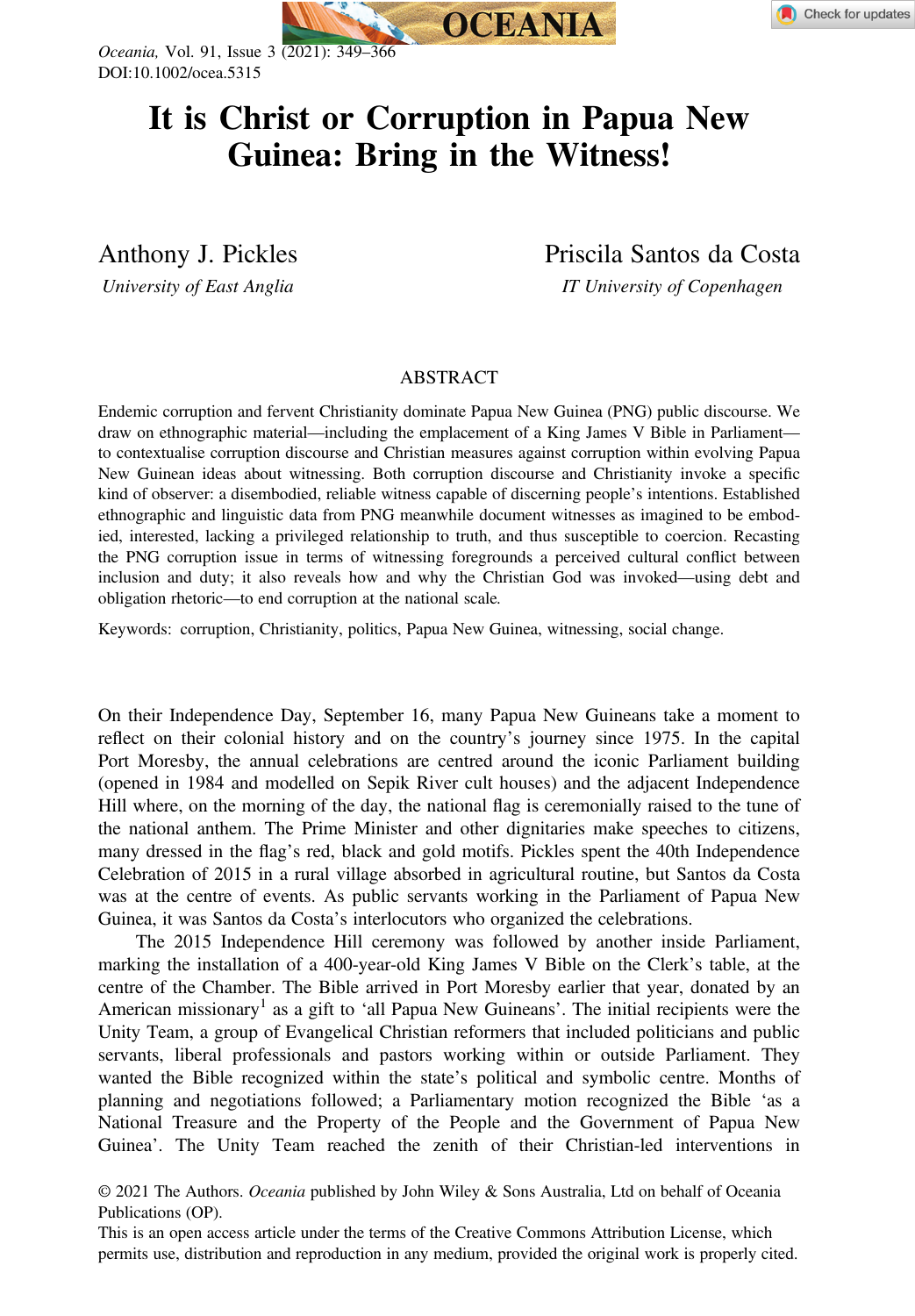Parliament on Independence Day 2015 with the Bible's placement 'in the heart of Papua New Guinea' (Santos da Costa 2018).

Two years previous, the head of the Unity Team and Speaker of Parliament Theodor Zurenuoc controversially ordered the removal of prominent contemporary Papua New Guinean carvings adorning the Parliament building and Chamber using a chainsaw, because they were 'evil and ungodly' (Hill 2013). His actions were greeted in many quarters with incredulity and outrage. Detractors claimed that at worst the carvings were inert objects whose association with Parliament had turned them into national treasures and at best they possessed the living spirit and innate dignity of indigenous Melanesianness (Elapa 2013). Some commentators understood the placement of the Bible inside Parliament as an attempt to substitute religious creed for secular law, ultimately criticizing the encroachment of religious ideas upon the state (Higgins 2015; Kamu 2015; PNG Exposed 2015). Others, who, ever since the destruction of the carvings, had seen the then Speaker as a fundamentalist of sorts (Eves and Haley 2014:1–2), interpreted the ceremonial respect with which the donated Bible was received as more evidence of Zurenuoc's 'cargo cult mentality' and 'idolatry' (PNG Exposed 2015; Sullivan 2013). For them the Speaker's belief that the Word of God is the only means through which Papua New Guinea can develop as a country meant that he and his supporters fetishized both the 'evil' carvings and the godly text as each containing some kind of 'magical power'. While not downplaying the importance of spiritual warfare in the Unity Team's iconoclastic purge of idolatrous symbols from Parliament (see Eves et al. 2014; Rio et al. 2017:2), we would direct attention to the constructive aspects of the larger project, that of reconstructing the Nation around Christian ideals.

The Unity Team had designed and were implementing an Evangelical Christian-led political program, the Reformation, Restoration and Modernization Program (RRMP), which envisioned a reformed Parliament and a transformed Papua New Guinea. Their religious initiatives were designed to do a great deal more than end the veneration of allegedly idolatrous imagery. The Unity Team were trying to put an end to un-Christian preoccupations like corruption, which is widely understood as having ground the legislature, and the country, to a halt.

One day in 2015 Santos da Costa was accompanied by a member of the Unity Team while returning from a parliamentary event held in a famous Port Moresby hotel. 'See ... the paradox?', he asked Santos da Costa rhetorically,

Papua New Guinea is a filthy rich country, island of gold floating in a sea of oil powered by gas. And we are living in poverty. What happened? This is the question we are asking, something happened. What the Speaker is trying to do, establish principles with [the] Bible. Inspire our people and politicians for the good of the country.

We were both hard pushed to pass a day without hearing some version of this complaint in conversation, and more often than not, the complainant names corruption as a primary cause. Corruption discourse is ever-present on the radio, on television and in the newspapers (see Ayius and May 2007). When people use the Tok Pisin korap ('corrupt') it evokes images of ugly people glamoured with a sheen of success. Corruption confounded Papua New Guineans capacity to perceive moral failing evidenced physically on the skin because money may be used to disguise such an unhealthy appearance (Pickles 2013). Countless accusations, some earnest, some cynical, reinforce corruption's place in the national consciousness. Speaker Zurenuoc himself, while claiming to fight corruption through Christianity, was accused of corruption and misappropriation of funds for allegedly using taxpayer money to fund a 'junket' (PNG Exposed 2015).

Corruption discourse has become a key register; politicians and bureaucrats in the capital Port Moresby and the residents of the rural Highlands imagine their nation as united in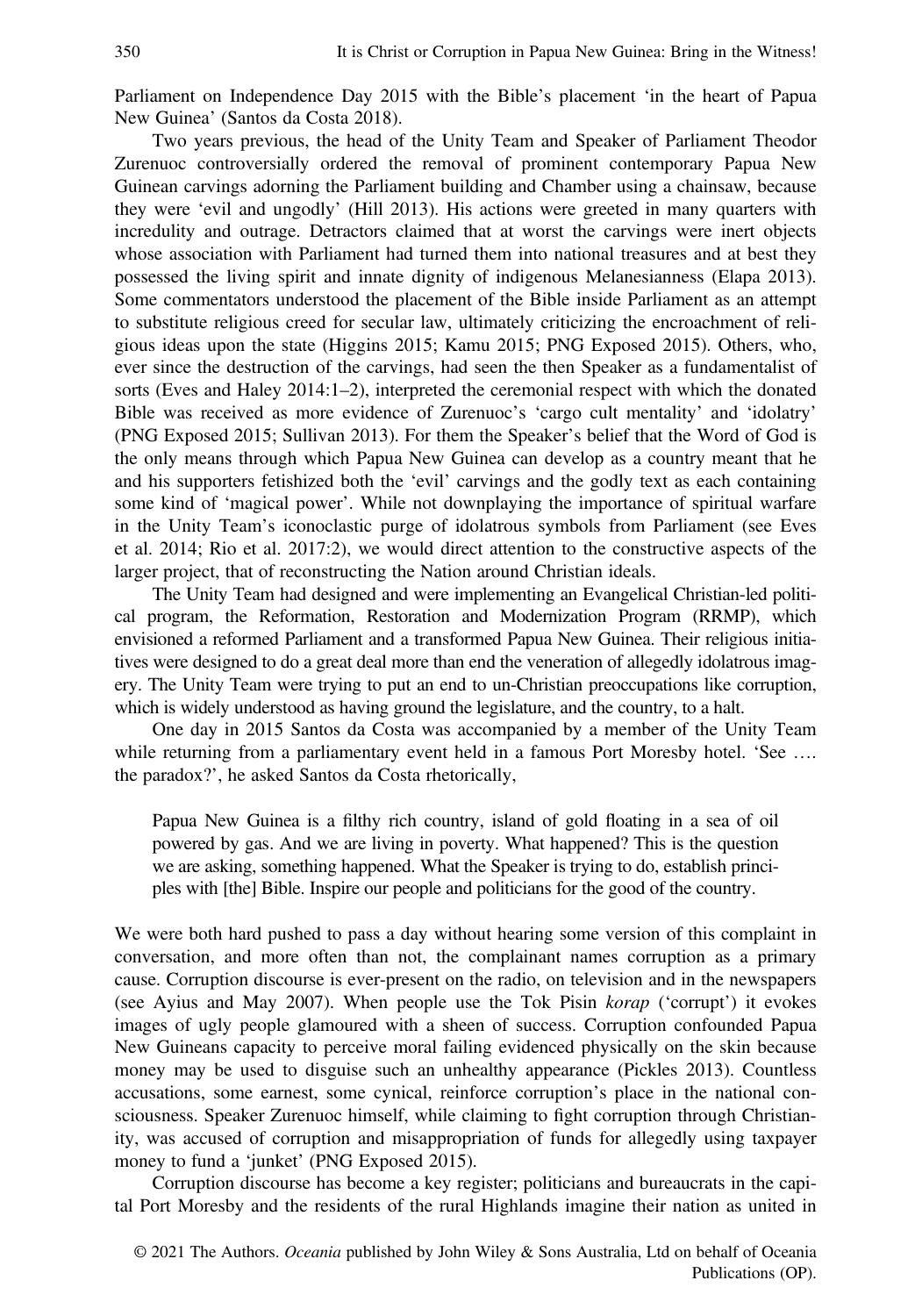its corruption. Between them, on cross-country Public Motor Vehicles, passengers eagerly share moral tales of corruption with captive audiences of Papua New Guinean strangers, whistling at potholes and pointing out of the windows at fallen pylons, incomplete shells of buildings and other absent infrastructure. People referenced successive resource booms powered by extraction projects, asking where the promised wealth went, and how much was 'eaten' by the politicians. Transparency International yearly rates PNG as perceiving itself as highly corrupt, apparently more so than almost any other country in the world (Transparency International 2018). Political scientists also regularly attribute a debilitated institutional system to widespread corruption (Okole 2002; Okole et al. 2003; Walton 2018).

Our aim here is to sketch a necessary vantage point within this corruption discourse: the disinterested witness. We trace the ethnographic contours of an imagined witness, one capable of adjudging a transaction to be corrupt against a moral and/or legal framework in the nation of Papua New Guinea. We have two inter-related objectives: 1) to demonstrate that the projected witness in Papua New Guinea corruption discourse draws on long-held beliefs about the importance and character of witnessing that we see embedded in ceremonial transactions and language; 2) to examine efforts by some PNG political actors to mobilize a particular understanding of Christianity as a solution to corruption, and how a Christianity vs. corruption dichotomy privileges a 'disembodied' third perspective on human intent that embellishes existing ideas about the role and power of witnessing. Commonplace embodied witnesses with needs and interests become symptomatic of corruption, while disembodied and privileged witnesses such as God and potentially the state become potential solutions to corruption, if only they can be harnessed effectively. If our characterization has explanatory value, it is with respect to corruption discourse and not actual corruption cases or prevalence levels.

After contextualizing PNG corruption accusations with a second vignette, we draw parallels between corruption discourse and LeRoy's landmark 1979 article excavating the social animus of witnessing in the everyday and ceremonial transactions of the rural Kewa. Anthropological observations on the marked need to mollify witnesses to transactions prove helpful in explaining rampant corruption accusations, but we also identify a productive inversion of the witness role in corruption discourse. A credible witness, one capable of diagnosing corruption, must be disembodied  $(i.e.$  lacking the appetites of the composite body). The disembodied witness ideal that is an essential component in all corruption discourse places the kind of interested witness Leroy identified as unenlightened, hamstrung by culture, and potentially corrupt (Muir and Gupta 2018); in other words, a primitive. The disembodied qualities attributed to, and the increased legitimacy given over to witnesses in corruption discourse, therefore coincides with a populace grown cynical about itself, having watched the nation repeatedly fail to fulfil its promise, never finding the fabled 'Melanesian Way' between traditional values and a modern lifestyle, and instead become increasingly stratified, corrupt and desperate (Santos da Costa 2021:902). The disembodied witness encourages such cynicism, and for politicians like Zurenuoc it also proffers a simple solution: Christian politics as a national elixir.

#### POLITICS (AS USUAL)

The newspapers made it clear that Mr. Ampel's political career was in jeopardy.<sup>2</sup> Violent clashes had erupted between his supporters and those united behind a man from a rival tribe. The decision-making body they were both trying to influence was then relocated to a distant town by a technicality, and Mr. Ampel needed protection and support if he was to ride out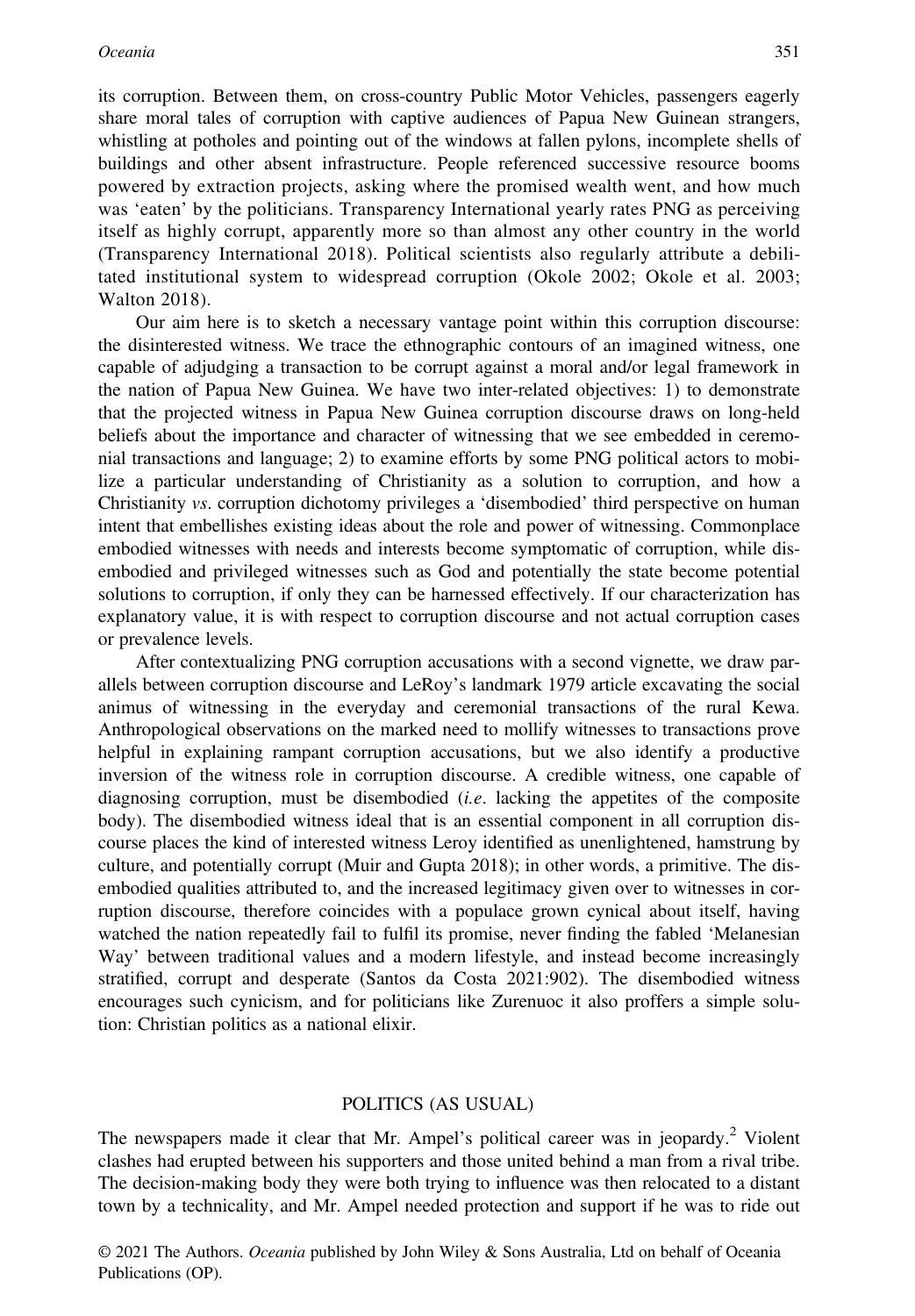the enveloping crisis. In his own electoral district, the carrot of having considerable discretionary funds at his disposal and the stick of suspending local government gives parliamentarians like Ampel considerable sway over their local bureaucracy (Ketan 2004:240). The wealth that MPs command makes them into 'super big-men' eclipsing local political activity (Stewart and Strathern 1998). However, this time combatants were ferried across the country in open-top trucks, so their numbers were reduced. The local police in their new battleground had no tacit allegiance, so the factions' sought allies capable of supplementing their forces, swaying the local bureaucracy and police, and providing room and board.

A political officeholder with bureaucratic influence called 'Paul' lined up against Mr. Ampel and accommodated his rival. Assisting Mr. Ampel was 'Bob', a police officer and aspiring politician close to Pickles. Both owned land which they rented to settlers, both could rely on those settlers for muscle and both had an intimidating reputation for using excessive force. The distant rural conflict was re-inflected through these ongoing urban tensions. Underemployed young men flocked to both sides looking for money, beer, a full belly, and perhaps the chance to be unaccountably violent. Naturally each faction claimed they were only extending hospitality to their guests and their violence was provoked.

There was a good deal at stake. The struggle over state resources is acute in Papua New Guinea (which is consistently among the poorest countries in the Asia-Pacific by most metrics), and especially so for people without access to resource extraction-derived wealth. Elective officeholders have converted their representative role into one of patronage towards their electorates (Ketan 2004:240–1). Voters tend to vote for candidates who belong to their group, and considerable resources are spent securing the 'full support' of the largest group one can claim to represent. With low literacy standards come opportunities for vote rigging, and the rurality and devolved nature of census-taking and vote counting make vote tampering easy too.

Electoral politics [thus] accounts for much government overspending and official corruption. It costs a lot of money to get elected and there is a high turnover among incumbents [58 of Papua New Guinea's 111 parliamentarians lost their seats in the 2017 elections]; if returned, MPs seek to recover their considerable political expenses. Many run as independents and join political parties during post-election 'horse trading' sessions, producing unstable coalitions held together more by patronage (an offer to pick up the tab for election expenses or to be given a ministerial post) than by party loyalty. (Kombako 2007:32)

Candidates are also under tremendous pressure to reward supporters: 'almost all expenses can be forwarded to your member (MP) if you voted for him' (Manning and Windybank 2003:6). Faced with this political reality, elected representatives have little choice but to ceaselessly extend their personal networks with gifts of pigs, uniforms, corrugated aluminium and the like. The spoils of office are conspicuously consumed so that they personally deliver material benefit to their voters and supporters, and unscrupulous politicians theatrically manipulate the tension between service and factionalism while syphoning away monies for their personal use. In a self-reinforcing sequence, state resources get used continually in local arenas of competition, strengthening these and relegating the importance of political parties or individual policies in elective decision-making as well as atrophying the capacities of the state bureaucracy (Fraenkel 2011; Ketan 2004:262). In PNG the state is not so much 'failing' or 'weak' in comparison to European ideals of statehood (Hill 2007); rather state functions have the capacity to become disarticulated from the general and wielded as a potent source of personal power and enrichment, making access to the state extremely alluring.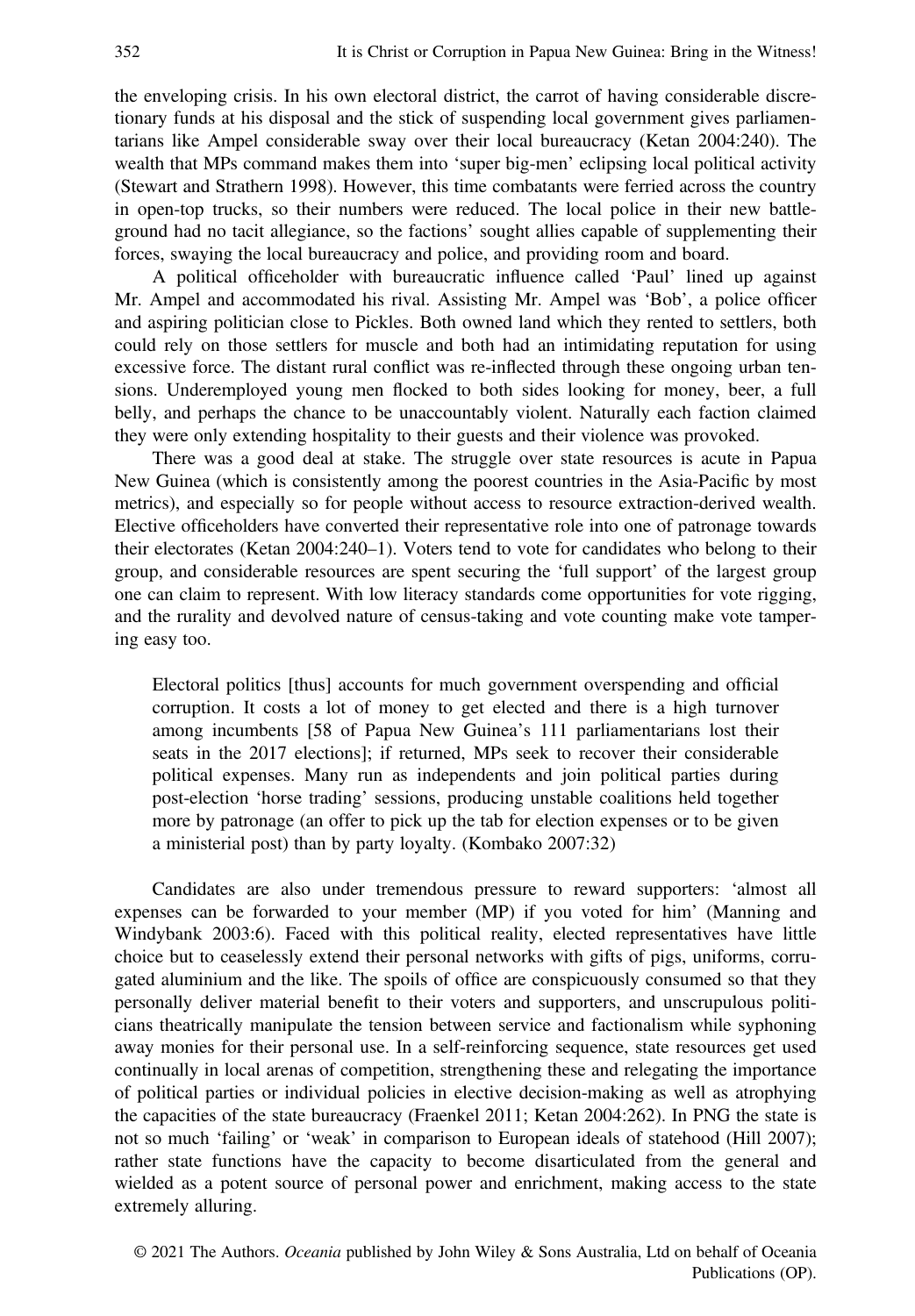To curry favour with the MP, Bob spent a lot of his own resources, including compensating his injured foot soldiers, but the biggest expense was Ampel himself. Bob had to feed, entertain and hopefully impress his guest, but Ampel had expensive tastes. Unlike the Unity Team, these men only paid lip service to Christian values during speeches. Their lifestyles reflected typical masculine interests in alcohol, young women, and high-stakes gambling. Bob ran a brothel and bar and was therefore able to cut some costs, but he was hurting financially.

After just over two weeks (and many accusations of corrupt decision-making) Mr. Ampel won out, guaranteeing his continued access to government money. Pickles' adopted Father Tom said this outcome moved Bob into the 'main vein of benefit'. Mr. Ampel's powerful position in the governing coalition meant he could both avoid the politically motivated log jamming of opposition MP's discretionary funds and grant lucrative central government contracts. Bob was seen bombastically driving around Town in a rental pickup truck supplied by Ampel, offering lifts to kin and supporters, sometimes of just a couple of hundred meters. He was soon flown to the capital, put up in an upmarket hotel, and wined and dined for three months while he acted as an unofficial 'advisor.' Doubtless many people in this politician's electoral district would have seen the car and the advisory role as evidence of corruption. Their relentless support and votes surely entitled them to greater wealth than this unknown man of another Province? As May put it '(b) ehaviour which is defended as "cultural" … within the group … becomes corrupt when someone outside the group does it.' (2007:61).

Bob's hopes of life-changing wealth went unrealized in the end. He had wanted contracts to build security infrastructure and provide security personnel to public buildings in his hometown. Pickles learnt that from Bob's perspective, the politician who instead awarded these contracts to companies belonging to himself (and by extension his kin), was not circulating money between partners, and was therefore 'corrupt'. Meanwhile Bob used his limited proceeds in a way which he felt would increase his reputation, ferrying people around in the ultimate status symbol, a Toyota Land Cruiser rented on the government purse, until he wrote the car off in an accident. Nevertheless, because Bob travelled to the capital city to meet this politician numerous times and conspicuously communicated with Ampel on his mobile telephone at every opportunity, Pickles also heard complaints that Bob was corruptly hiding the true extent of his gains. Meanwhile the urban poor living in the settlements saw no benefits, thus contributing to the sense that leaders are increasingly corrupt and out of reach. It was business as usual in the *wantok sistem* (lit. 'one-talk system') where kin, affines, language-mates and/or allies get special treatment and everyone else be damned (see Nanau 2011). Corruption perception is therefore perspectival in everyday practice in PNG, as it is elsewhere (see Muir and Gupta 2018:S5). And yet, perspectives always emanate from somewhere specific.

The Constitutional Planning Committee (CPC) highlighted the problem that corruption might pose to the soon to be independent PNG in 1974 (Walton 2018:65). There was hope on the part of the emerging political class that the country would carve out its own cultural solutions to problems of corruption. The most influential expression of such hope became the 'Melanesian Way' as articulated by Papua New Guinean Christian, intellectual, politician and self-described 'artist writer' Bernard Narokobi (1980). The 'Melanesian Way' was Narokobi's attempt to capture the social and cultural distinctiveness of what it is to be Melanesian in opposition to the Western World (see Golub 2014:166–7). It was also a programmatic attempt to stabilize this supra-regional Pacific form in order to coax modernity into conforming to local configurations, rather than accepting a subservient relationship to external forces (Dobrin and Golub 2020:158; Lawson 2010). The PNG Parliament building carvings were made as Narokobi was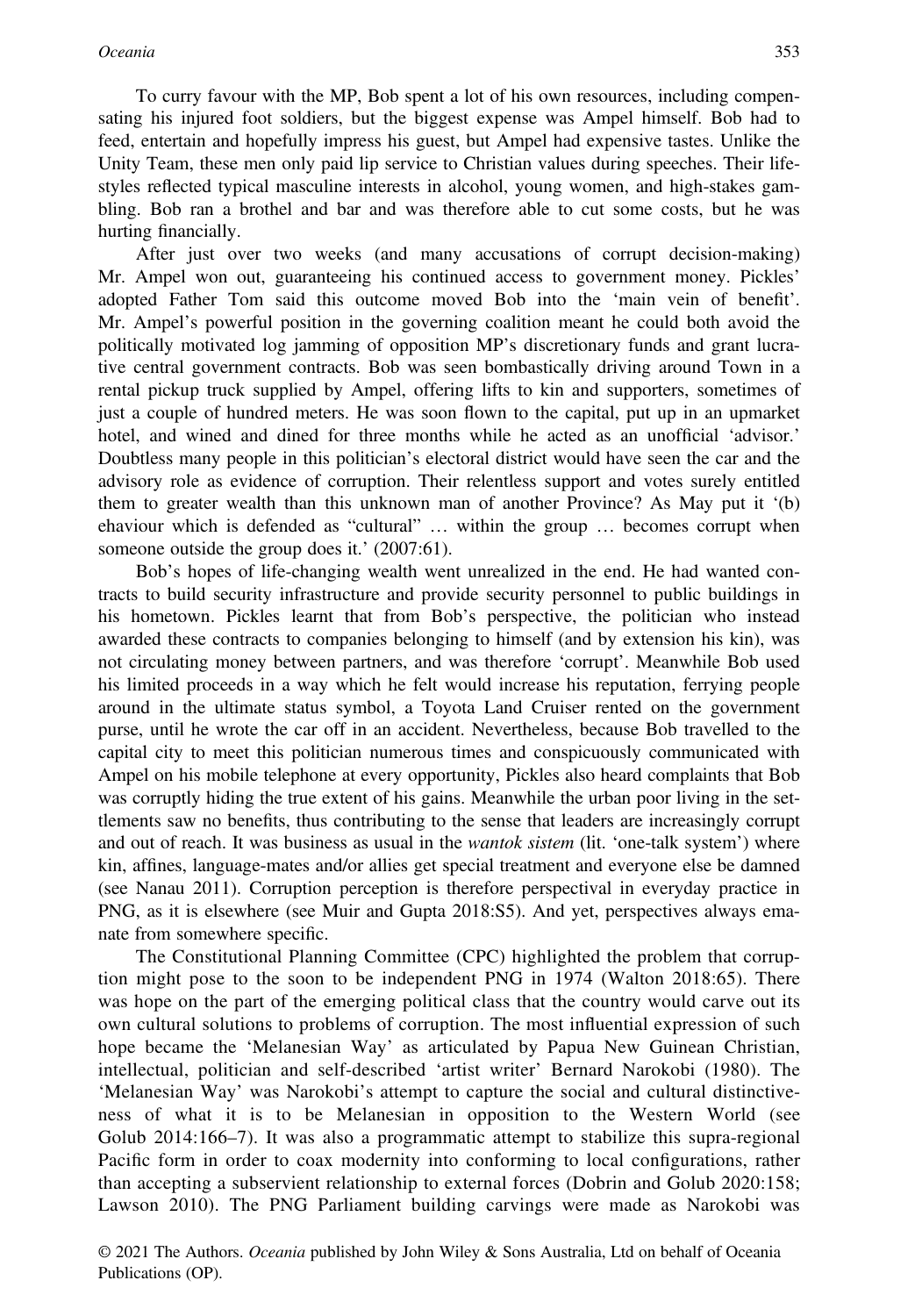writing about the 'Melanesian Way' and for some the carvings were a material embodiment of that pan-Melanesian idealism.

Public confidence in a Melanesian solution to government misconduct faded in the 1990s as PNG's politics became saturated with wantok-ism and naked corruption (Ayius 2007; May 2004). This reckoning coincided with the emergence of a global anticorruption discourse that shifted attention from corporate corruption in the developed world to political corruption in the developing world (Katzarova 2019:213–29). In 1997 Transparency International began operations in PNG, where it was instrumental in establishing what Walton calls its anti-corruption industry (2018:91). Corruption discourse has therefore grown in public consciousness over the years. Measures against corruption and wantok-ism have also become more drastic (including the disturbing notion, sometimes taken seriously, that 'white people' should recolonize PNG to get it back on track (see Golub 2014)). Increased attention to corruption in PNG certainly reflects global trends in corruption perception; corruption discourse also reworks a PNG-centred complex of ideas relating to the way transactions appear from the perspective of a witness.

# INTERROGATING THE WITNESS

Our framing begins with witnessing in John Leroy's ethnography of pig killing festivals among the Kewa of Southern Highlands Province in 1970–1972 (1979). Leroy describes everyday tit for tat sharing, emphasizing a marked interest in transactions among Kewa. Kewa were (and probably still are) acutely aware that any given transaction is conditional and might have been conducted with a number of other people, and Kewa 'always retain awareness of the wider relations and temporal processes into which the single transaction merges' (Leroy 1979:185). Even two-party transactions are conceived as triadic, with a potential alternative recipient always imagined as occupying a third perspective on any actual or possible transaction.

The imagined witness is presumed to be jealous, and this is a potential risk to the two transactors. Transactions were of central importance in determining Kewa status, Leroy argues, amplifying the threat of avaricious witnesses, which in turn shaped the formal structure of men's pig killing ceremonies. The basic dynamic at pig killing ceremonies was one man agreeing to exchange two pearl shells for a side of pork, and then agreeing to do so with another, and then another, and another man. By enchaining more and more transactions every man involved started getting other people's pork and shells all down the line. All these transactions occurred in public and over a short time period and were understood as a single chain. To mitigate the number of potentially jealous witnesses, people worked hard to include as many people as possible; that way the excluded, jealous witness became an included participant, forced to publicly accept the apportionment that had occurred. The fragile chain created by the ethic of inclusivity was a mark of the organizers and principal transactors' skill and status, so leaders made themselves the lynchpin of as many transactions as they could. To host a successful pig kill one had to both transact and ensure others' transactions were successful, and this meant being so many others' witness. It sometimes also meant accepting a lower quality side of pork or pair of shells than one gave, all for the sake of achieving a big inclusive chain of exchanges. Crucially for Kewa and for our purposes, men from distant villages who were enmeshed in exchanges were the primary object of Kewa fantasies about the event. Kewa constantly placed themselves in the eyes of this outsider and imagined viewing themselves being evaluated for their collective exchange.

Moka payments among nearby Melpa-speakers also contained analogues to Kewa perspective-switching (Strathern 2013:48). Elaborately costumed moka donors lined up as a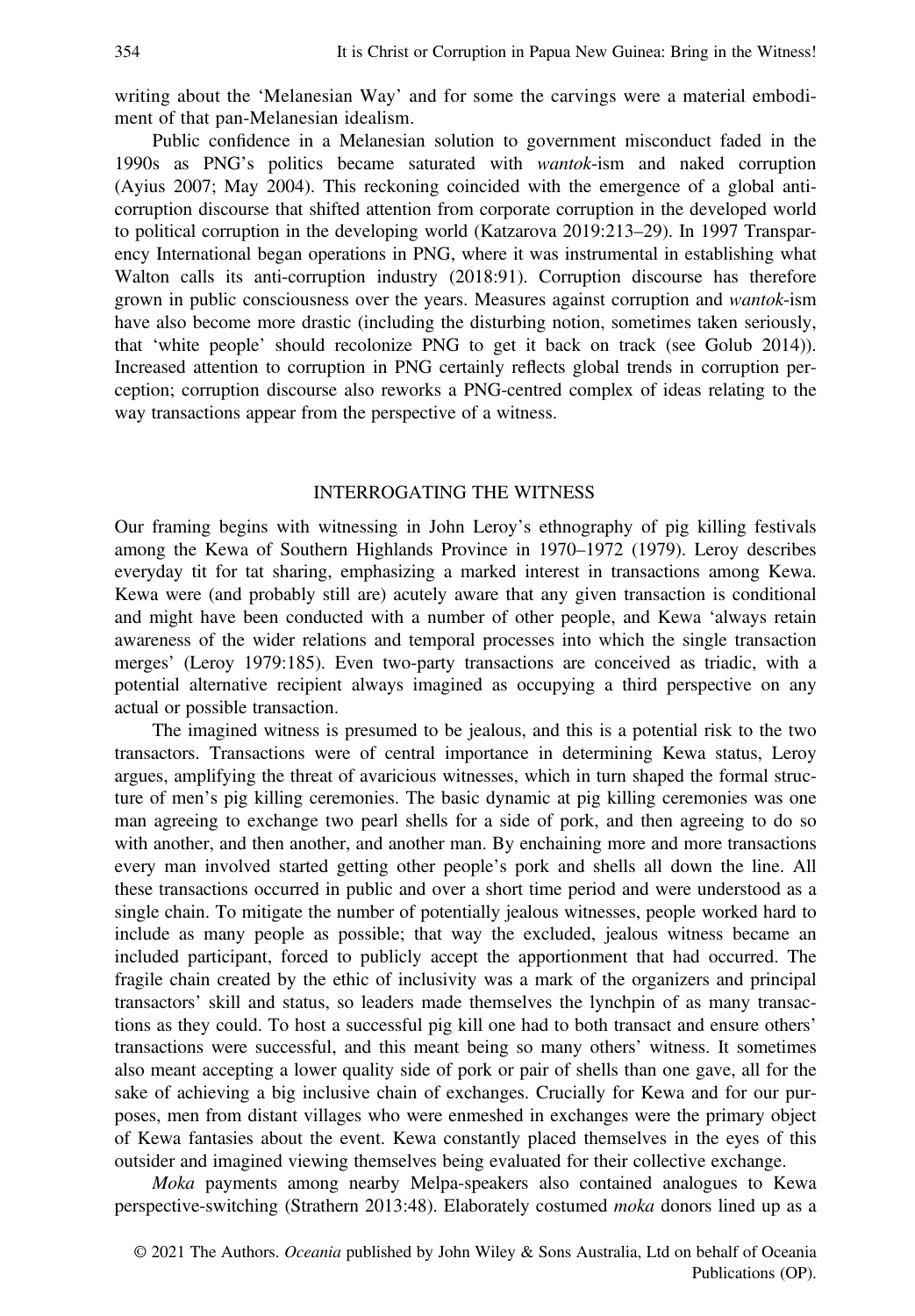clan in a formal display before giving shells and pigs to another clan. In their finery the performers considered themselves to be inviting spectators to observe them as transformed into the visual embodiment of a nexus of strong and potent relationships. Whereas people wore very little in their daily work and thus revealed little about themselves, Strathern claims that decorated dancers displayed what was hidden inside their bodies during daily life, placing their wealth on their skins and making themselves vulnerable to criticism (Strathern 2013:61–2). As men displayed themselves and their wealth, they turned all who saw them into spectators, recipients of their visage, a few of whom were destined to be recipients of the pigs and shells. Display and donation were simultaneous explicitly so that jealous witnesses could be turned into thankful spectators. A successful display affected the spectator's inner state of being and if they expressed those emotions then the dancers had to compensate them for having been drawn in (Strathern 2013:78). Both Melpa and Kewa attempted to fold in potentially critical and dangerous witnesses during moments of vulnerability. $3$  Bob explained his insistence on using his new car to ferry people around Town in strikingly similar terms. He literally 'brought them inside' (the car) in a way that 'people on the street would see', and by telling the story behind the car to his passengers, he advertised that the car from Ampel was disposable wealth destined 'to be shared'.

The character of witnessing has been further encoded in PNG languages, particularly in the way mistrust of the speaker is emphasized. Those New Guineans who speak non-Austronesian languages mark the source and reliability of knowledge in everyday utterances through verb-forms and expressions that locate observer and actor in space and time (see Barth 1975:18). Prefixes, suffixes, and infixes all give a sense of where, when, and how that which is being said is known to the speaker and to the intended listener (Sillitoe 2010:17–8). In practice this means many New Guinea languages can't grammatically say 'I saw' without also making clear whether I was there, and/or whether I was observed by the subject. There were either no extra-local authoritative bodies to adjudicate truth when these languages took shape or truthful authority is/was successively revealed as lies as one succeeds through initiation grades (Barth 1975; Robbins 2001). The effect is that no one expects trust from some people over others, and there is little scope for the kind of fraud that Transparency International would call corruption without an assumption of trust because there is no common standard for adjudication outside of particular people's interests. These 'postmodern tenses', as Sillitoe calls them (2010:23), emphasize the importance of witnessing in the embedding of veracity upon memory, and a resistance to any investment of authority.

If the Kewa case shows that witnesses are assumedly adversarial agents that need enticing into an inclusive relationship, Sillitoe's linguistic analysis demonstrates that witnessing is an embodied process and not merely an ocular one. Witnesses are human agents with human interests shaping their perception, never neutral recording devices. Witnesses have no privileged relationship to truth or impartiality, and they are susceptible to coercion through effective use of strategies of inclusion. Given such a problematic relationship with speakers, it is unsurprising that New Guinea language speakers are known for both identifying agency with listeners and treating speech in a speculative, prospective manner, testing it out to see what it elicits (see Kulick 1992; Schieffelin 1986). Action (of which public transaction is an axiomatic example) is given primacy in conveying relational transformation and this is the mirror reflection of the fact that speech is not trusted or even associated with sincerity (see Pickles 2013; Robbins and Rumsey 2008). This New Guinea language ideology is firmly at odds with the European Enlightenment ideals of honest communication, impartial adjudication and laws of perspective that Thomas Nadel (1986) dubbed 'the view from nowhere' and that are necessary components in legitimizing the adjudicators of corruption claims.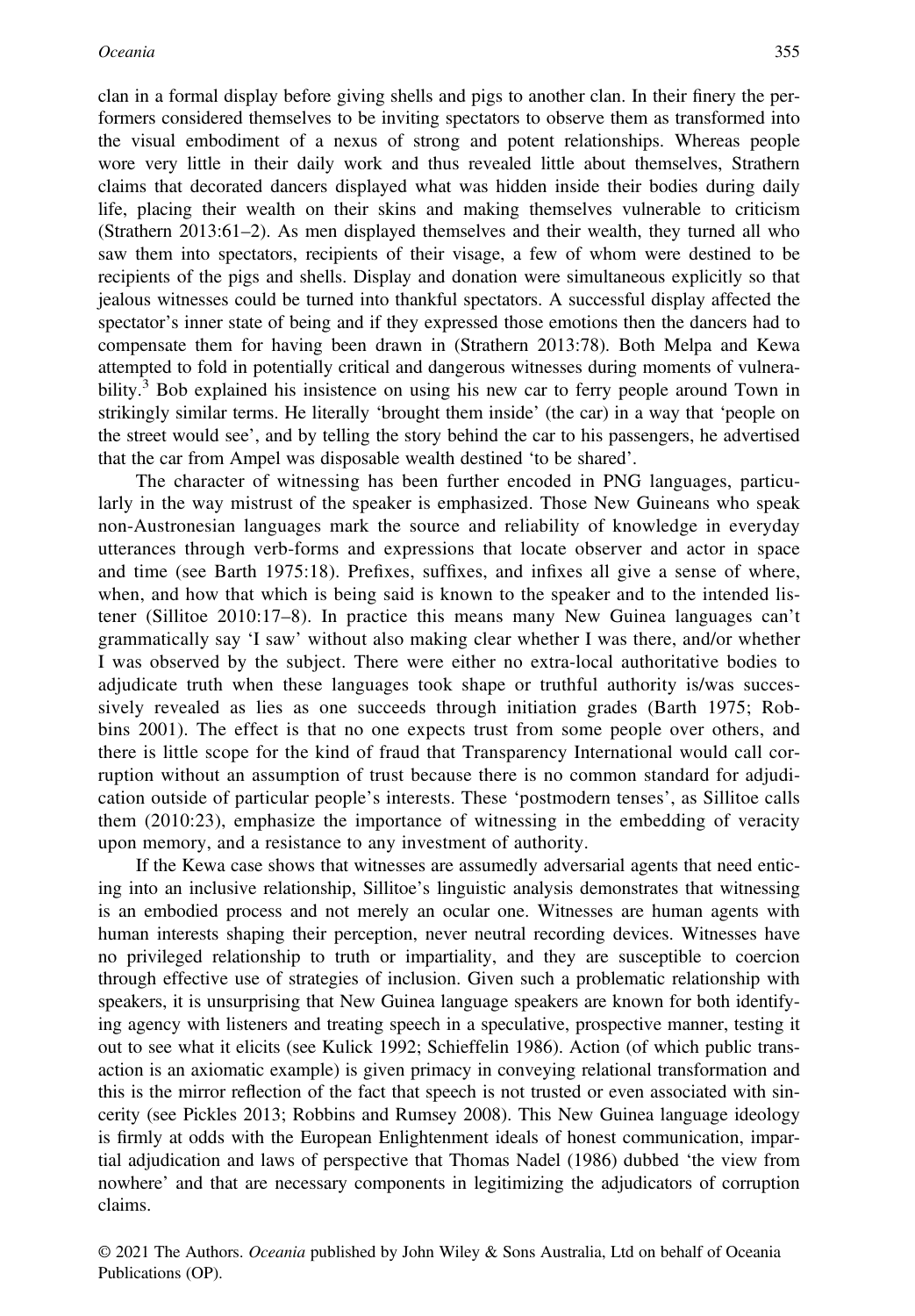We see 1) a mistrust of speakers and a consequent emphasis on material transfers as speaking what words cannot, and 2) an assumption that witnesses are jealous of material transfers and consequent efforts to pull in those witnesses to turn them into accomplices. One therefore has a simple recipe for escalating the scale of transactions at every strategic opportunity. It so happens that this is a prominent attribute of many PNG contexts, in which the value of transaction conspicuously eclipses the utility of transactables (Pickles 2020:16– 7). The strategy of escalating inclusiveness is also a feature exacerbated and rendered socially destructive when PNG turned into a capitalist periphery (Pickles 2019:163– 7, 2021). For the sake of clarity, we do not aim to imply that transactions in PNG have in the aggregate become more inclusive. Quite the opposite is the case, with rising inequality and the emergence of a monied elite (see Bainton and McDougall 2021). However, with inequality has also come inflated ceremonial transaction costs, increased political campaign costs, and an escalating theatre of inclusive transactions that the haves can and do use to mollify the have-nots. We see the embodied witness that is invoked at such times as a central antagonist in the modernist discourse surrounding corruption in PNG, particularly in critiques of wantok-ism, even if the more harm is caused by those who embezzle or otherwise abscond from both kinship and official obligations.

## WITNESSING CORRUPTION

Public servants of all pay grades and affiliations working in Parliament constantly talked about corruption. They reproduced a globally recognizable modernist framing of corruption as either a sign of pre-existing backwardness or of present-day societal decay (Muir and Gupta 2018). Sometimes they observed how *wantok*-ism gets in the way of the proper functioning of politics and bureaucracy. Foreign interests doubtless employ corrupt practices to gain access to Papua New Guinean resources or evade costly responsibilities, and this formed a third prong of PNG corruption discourse, although the perceived influence of this corruption was generally restricted to the relatively small numbers of Papua New Guineans directly involved. More often, corruption occurred among Papua New Guineans because 'Papua New Guinean ways' or 'culture' were being distorted by 'outside influences' and social changes linked to aspects of modernization and globalization such as access to social media, cell phones, new gender arrangements and social mobility (e.g. Cox 2021; Macintyre 2011). When a member of the Unity Team spoke candidly with Santos da Costa about the pressure he felt under to act against the public interest, he spoke in terms of being trapped in a system that compelled him to attend to his 'culture' in the form of the 'wantok system.'

[...] we come from a culture, we have the *wantok* system, we have connections, we went to school together, we live in the same neighbourhood, so the bond becomes stronger and when we come to places like this [the parliament], we utilize those relationships […] It is good in our communal society […] but […] these are the boundaries. It is hard […] because coming from a communal society […] we are the big shot back in the city […] some of us get drunk by the euphoria of that name, […] it is really tempting at times, you feel the temptation of giving in.

Peter Kelo observed Parliament from the outside; in 2015 he worked as General Manager of Programmes and Projects at Transparency International PNG. Peter understood decay, not backwardness, as the primary factor during another conversation with Santos da Costa: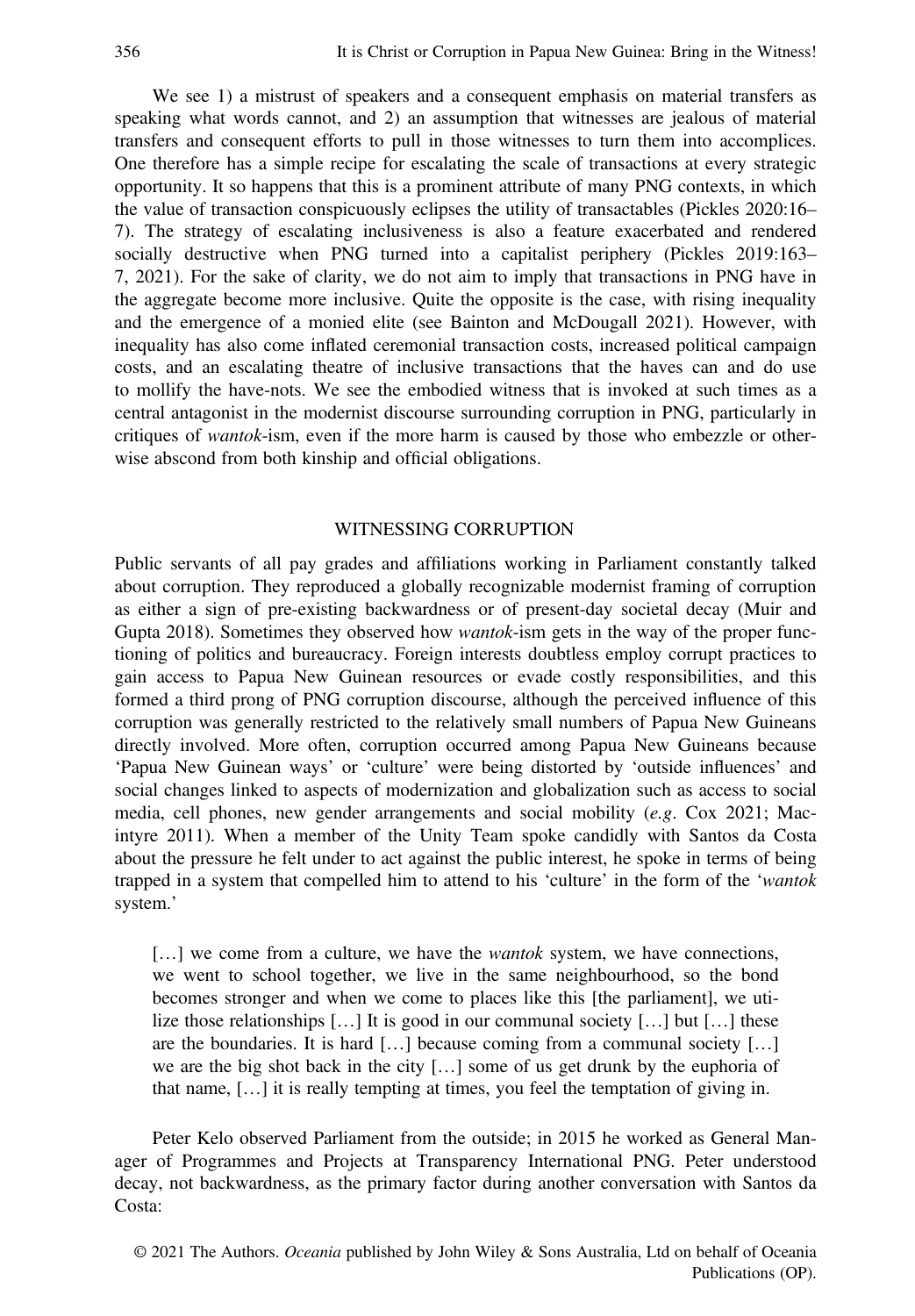Firstly, it was urban culture [where corruption took place], but now there is no difference. In rural areas, it is almost the same. […] More happens here because here there is more money. […] It is becoming a kind of culture, a hybrid culture, between our traditional lifestyle because we practiced three things: giving, sharing, and getting. Now, that practice of giving is almost disappearing, the practice of sharing is almost gone, now everybody wants to get.

Santos da Costa and Pickles often heard one or the other view. Perceived endemic corruption in among Papua New Guineans was always caused either by decay, backwardness, or a combination of the two  $(e.g.$  Golub 2014:170; Martin 2013:167), and people, in both rural and urban settings, struggle to think of ways to mitigate it. Exasperated letters like the one below, from an election candidate in East Sepik Province in 2002, appear frequently in the national newspapers.

[H]ow did all this start? Or more to the point, who started this? Are our MPs corrupt or is our society corrupt? If our MPs are corrupt where did they come from? Did they fall to earth from outer space or did they come out from society? (The National 2 July 2002 in Gelu 2007:12)

Finding a suitable definition of corruption might seem a good starting point for diagnosing the root cause of corruption, but the definition alone has spawned its own vast literature (May 2007:60–1). Corruption is normatively defined as something along the lines of 'politics as business.' Or 'business as politics.' Or, as the World Bank has it, 'the abuse of public office for private gain' (1997:8). In all cases corruption is seen as an infringement of one notionally sovereign domain onto another, distorting both. Domains such as the public and the private (or state and society; or politics and business; or centralized allocation and the free market; or materialism and the rule of law; or entrusted authority and personal interest) are presented as ideally fixed, unproblematic, inviolable, uncontested, and timeless, varying only in the framework that implements their division (see Nye 1967:419). Two domains are brought into conjunction improperly, such that neither functions as it should, with the modern figure of the disinterested analyst as observer and arbiter. It is corruption as dysfunction that dominates both official (e.g. the World Bank) and civil society (e.g. Transparency International) positions, and the public administration literature. Writings about corruption in PNG overwhelmingly link corruption to dysfunction resulting from conflicting imperatives (Walton 2013). In the dysfunctional model it is the analyst who witnesses and judges whether corruption is occurring, how dysfunctional it is, and who may speculate on whether the dysfunction comes from without (decay) or within (backwardness).

Characterizing corruption as dysfunction elevates modernist forms of governmentality and economic practice and proclaims them to be a universal goal, overseen by a disinterested witness. Culturalist accounts question the grounds for judgements of functionality and dysfunction, aligning with structural-functionalist arguments when they claim that what is labelled corruption may be beyond individuals' volition due to cultural expectations. They argue that customary gifting, for instance, should not be labelled corruption or vilified (see Walton 2013). Culturalist accounts lay agency at the feet of a 'culture' which requires wealth for the greater goal of cultural reproduction. Collins (2012) goes so far as to suggest that where collectivism is a dominant cultural characteristic, corruption may function to plug gaps in the system of governance. The corollary to such arguments is that anti-corruption initiatives might reshape the economic rules in a detrimental way, or at least in a manner that benefits extra-national enterprises more than it does local economies. Culturalist arguments illustrate that the label 'corruption' carries with it a modernizing agenda that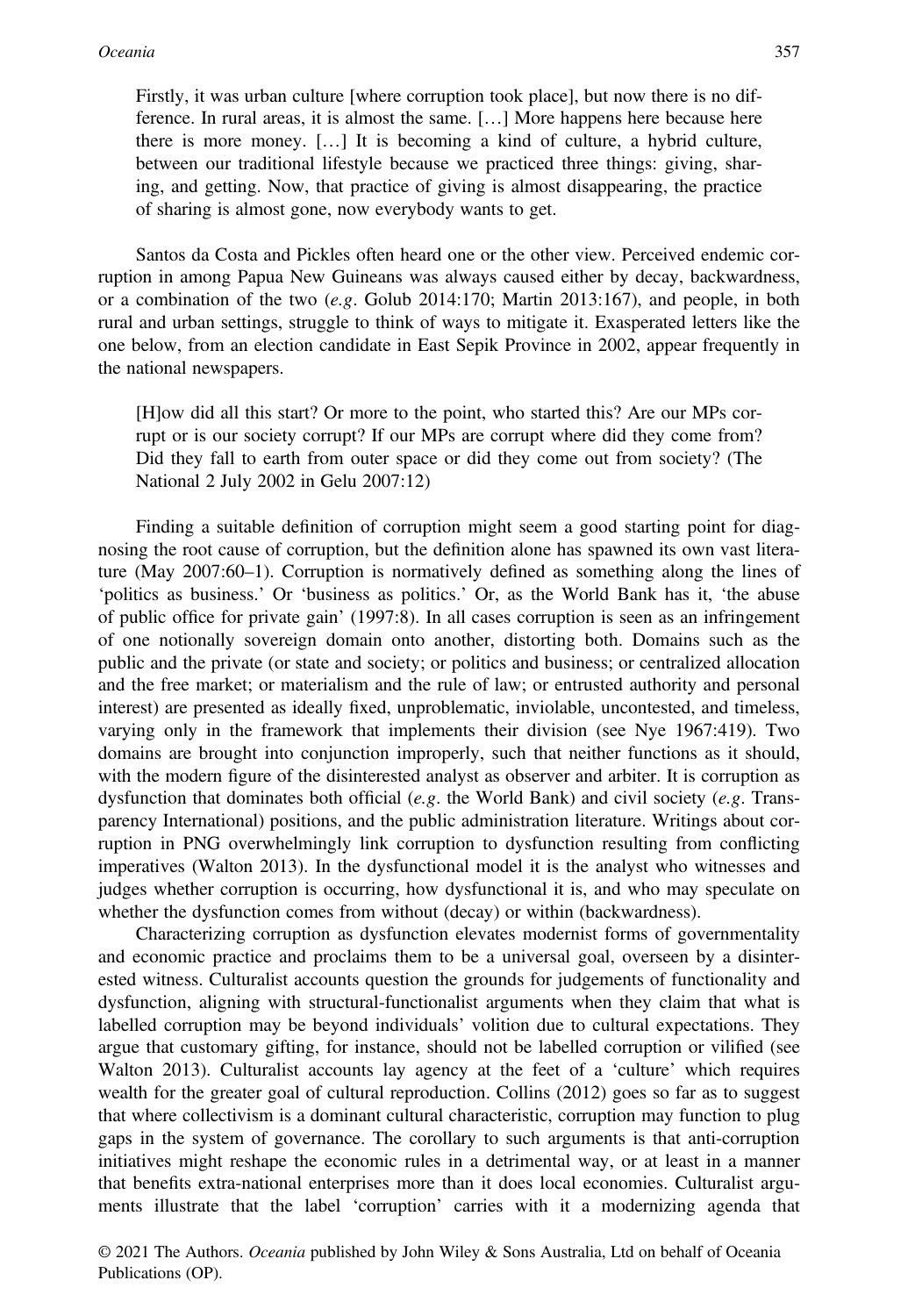problematizes its explanatory power, but they also needlessly distinguish material wants from issues of prestige. Walton (2013) concludes that there remains work to be done in articulating how corruption operates in PNG. We agree, adding that PNG corruption is complex in part because transaction-witnessing is a site of intensive and elaborate manoeuvring.

David Kombako developed a hybrid formulation combining cultural and dysfunctional arguments. He perceives 'corrupt' actors as culturally embedded peoples demanding personal enfranchisement from a colonial-capitalist system that has collectively impoverished them. Kombako's nuanced framing results in some perspicacious descriptions of corruption in action:

Political leaders build prestige and following through the gifting of grants, development projects, infrastructure services and other resources to their constituencies. State 'gifting' becomes a means for constituting political 'bigmanship'. It is not so much that 'bigmen' use the state primarily to accumulate personal wealth (although this practice is increasing rapidly); rather, political leaders use the state to distribute wealth in order to accumulate personal power and status. (Kombako 2007:33; see also Donigi 2007)

Kombako centred his analysis on organizational culture and how, in PNG, organizations have failed to act as impartial witnesses. PNG organizations have proven incapable of distinguishing between permissible culturally derived practices that appear corrupt but should be acceptable, on the one hand, and wilful corruption on the other. The impasse means both proceed largely unchecked. It is this organizational impasse which the Unity Team addressed by attempting to empower Parliament with the KJV Bible.

This is our interpretation as it stands: corruption discourse constantly suggests that a proper, just, impartial witness can, should or does exist if only people could agree upon it. At the same time corruption accusations, anti-corruption rhetoric and measures are often used in a way that might itself be interpreted as corrupt. The pre-learned response available to PNG politicians is to performatively include as many people as one can in your transactions so as to encompass the all too embodied and interested witnesses who might otherwise accuse you of corruption, and organizations lack the grounds and motivation to arbitrate a blurred boundary between what they see as culturally-driven and duplicitous actions.

In a situation where it seems there are no earthly grounds from which an impartial perspective upon proper conduct could be accepted by all, the Unity Team took radical steps. The 2015 emplacement of the KJV Bible in the chamber of Parliament was one of their most striking anti-corruption measures. For the Unity Team anti-corruption measures were necessarily Christian measures. Their Christianising efforts aimed to marshal God into acting as a verifiably impartial witness, thereby solving corruption once and for all.

### WITH GOD AS MY WITNESS

Throughout early 2015 Santos da Costa found the Unity Team increasingly referring to the Bible as part of Parliamentary business—from writing the Motion to be read on the floor on June 30th, to the political and bureaucratic negotiations required to have the Motion read. Some public servants were tasked with finding out how the 400-year-old Bible could be formally recognized as a document, others to coordinate dates. As they did so, members of the Unity Team began discussing the reasoning behind the Restoration, Reformation and Modernization Program initiative with Santos da Costa.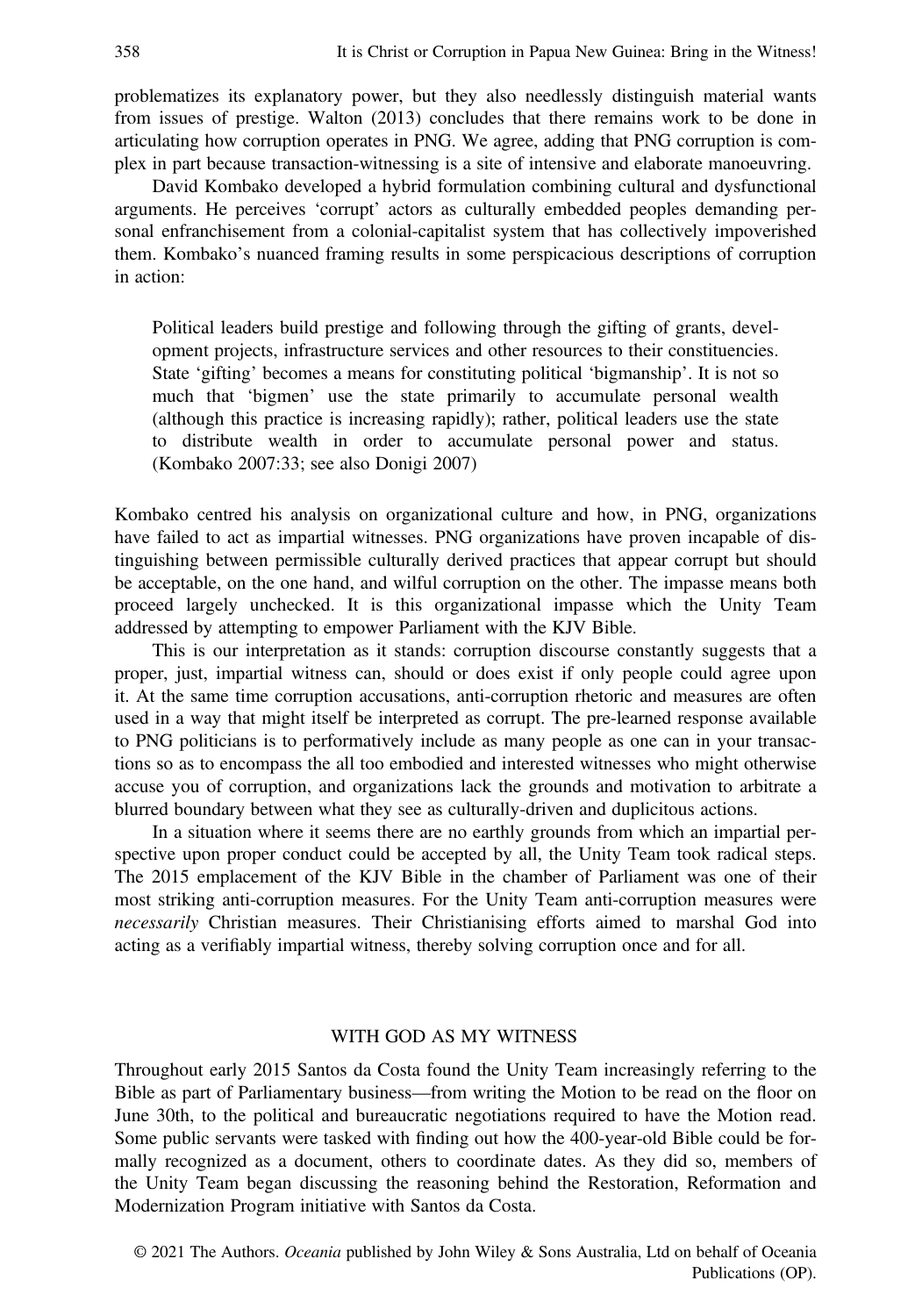Emplacing the Book in Parliament and recognizing it as a 'national treasure' would affirm Papua New Guinea's commitment to the Word of God, ward off satanic influence and renew Christianity as the national religion (Kanamon 2015; Pokiton 2015; Santos da Costa 2018). But the Unity Team were careful to distinguish these religious aims from their political purposes. The Bible, once ensconced, would have the complementary political effect of becoming a permanent memorandum to MPs. 'The purpose is to remind politicians of their priorities, to do what is right for the country', said one Unity Team member. The RRMP saw the Bible as potentially refocusing MPs' attention and thereby preventing allegiance to one's constituency from being enacted in misplaced or inappropriate ways. This goal is captured in the following excerpt of a paid publication released by the Office of the Speaker:

[...] many of our MPs fall victims of being nicknamed 'Instant ATM' [...] Local politics, tribal contentions, Melanesian 'Big-Man' syndrome and other cultural factors play a part in drawing an MP away from his or her mandated national responsibility as a lawmaker and overseer of the executive government and its bureaucracy. (Zurenouc 2014:40)

Santos da Costa learnt that the primary political issue for the Unity Team was how to deal seriously and practically with culture and tradition as inextricable parts of every Papua New Guineans lifeworld (see Demian 2015; Eves et al. 2014; Schram 2014). For members of the Unity Team, the problem was not necessarily that traditional culture was altogether ungodly and evil, but that the pull of one's place of origin and kinship connections was too strong, too real, and too irresistible to be counteracted by measures such as anti-corruption legislation. The Unity Team perceived politicians engaging in corrupt practices as tragically responsive to their wantoks' witnessing gaze, compelled to bring wantoks in on their deals and in so doing fulfil their own fantasies of being 'the big shot back in the city.'

Opposition to the Unity Team's efforts is reflectively instructive. When the KJV Bible arrived in Port Moresby, court proceedings to hold Zurenuoc accountable for the destruction of Parliament's carvings in 2013 were ongoing. The appeal was filed by the Director of the National Museum, Dr Andrew Moutu, and PNG's 'founding father' and longest serving Prime Minister Sir Michael Somare. Tellingly, the Unity Team wrote off Somare's opposition to their nationalist project, claiming he was motivated by particularistic interests, not national ones. Their evidence was material, it lay in many of the carvings, and the form of the Parliament building itself. Both were created in the style associated with Somare's Province, the East Sepik (and are widely suspected to influence Parliament through 'Sepik magic'). The carvings, and Somare's protection of them, were seen as inappropriately overrepresenting the collective interests of a particular clan and a specific province at the cost of Papua New Guinea as a Christian nation. By contrast, Zurenuoc figured in his supporters' eyes as the kind of leader whose commitment to God was concurrent with a commitment to the nation as a public, visible space (Santos da Costa 2018). Likewise, the Unity Team saw the placement of the Bible in Parliament as a means to rework the state into a new, Godly form, imbued with a new capacity to witness and judge its politician's and public servant's actions, trumping particularistic interests in the process. In promoting Christianity as a means to achieve commitment to a modern bureaucratic ethos, the Unity Team really thought they had provided the definitive answer to wantok-ism.

One member of the Unity Team reflected that the only way people could change their behaviour was by embarking upon a sincere consideration of their own moral values, which would lead them to take the most appropriate decision. Among Evangelical Christians, proper self-conduct may be achieved through everyday practices such as prayer and Bible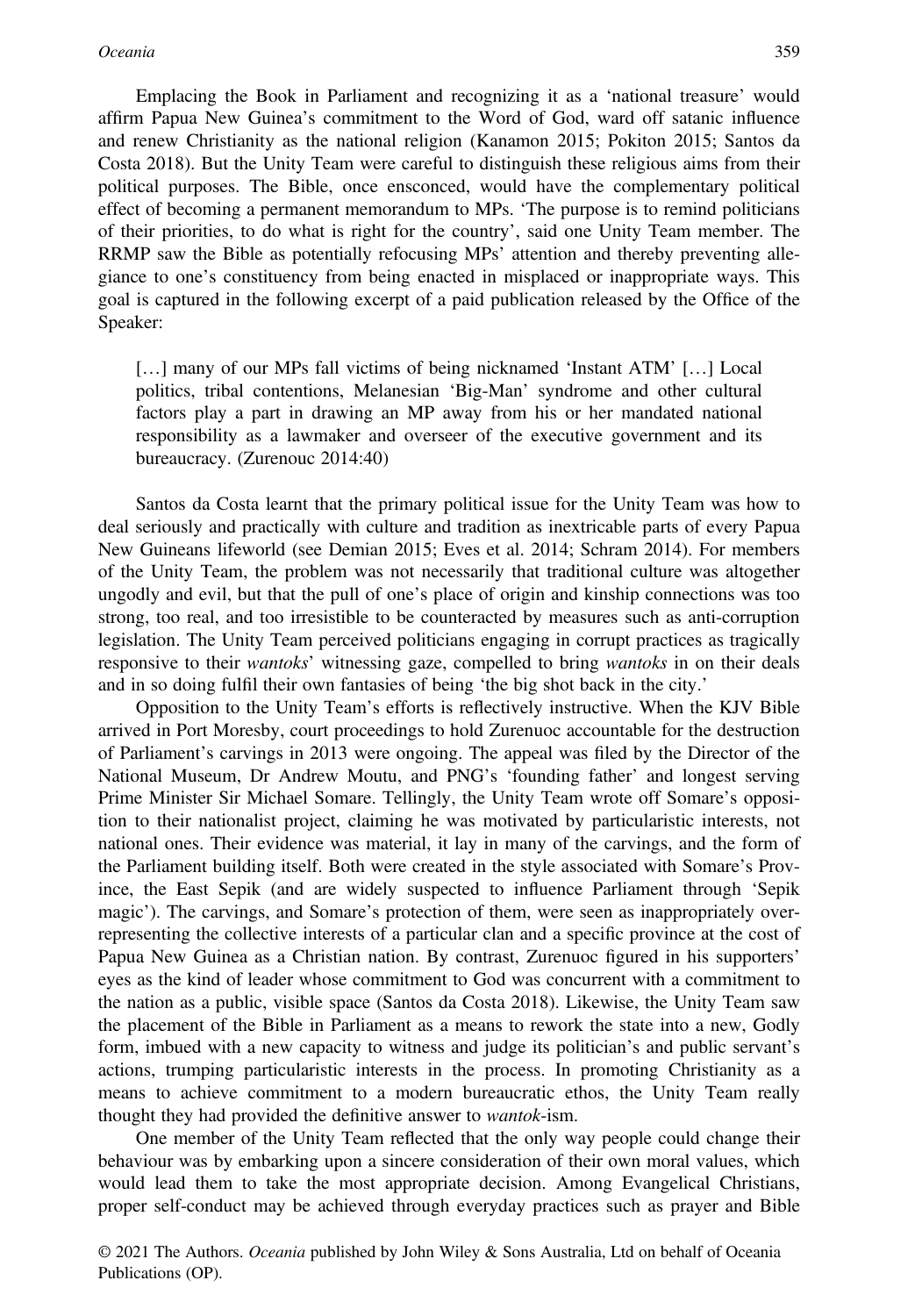reading, which provide a means to improve 'discernment' (making a choice in accordance with what is revealed by the Words) (Marshall 2009:212). By emplacing the KJV Bible in Parliament the Unity Team introduced an inescapable prompt, forcing elite politicians and public servants to self-reflect at moments of national importance by reminding them that He is watching, and He offers a righteous alternative course of action.

Robbins (2001, 2004) observed that Christian prayer offers a radical departure from the commonplace separation of intent and speech that we identified as limiting the credibility of corruption witnesses among Papua New Guineans. If one accepts that God alone can know one's intentions, then to pray aloud in earshot of others is to speak your truth convincingly in a previously inaccessible way. God can both hear your prayer and know your intentions, so one cannot pray without committing that you do indeed desire the thing you pray for. The 'omniscient listener elicits a new kind of truthful speaker' (Robbins 2001:907). God may not make general talk more indicative of truthfulness, but prayer creates a new kind of talk that is not subject to the same scepticism because He witnesses and verifies your actions.

For Evangelicals, insofar as prayer directs the believer to their interior space, it helps them in their search for God's guidance. Prayer, coupled with reflection upon the scripture, are central to the laborious, and sometimes ambivalent, achievement of discernment as well as recognizing God's voice within oneself (Luhrmann 2007). Those unable to achieve proper discernment are diagnosed as in a state of 'confusion,' as one member of the Unity Team told Santos da Costa: 'people are caught up in a crossline, "which way do I go?" They are confused now.' This confusion resulted in illicit or immoral actions in Parliament. The Unity Team drew on this theological perspective when they responded to their critics' claims they were fetishizing the power of the KJV Bible, countering that they did not expect the Bible to solve corruption once and for all simply by being there; it would instead remind politicians and public servants to follow His perspective. The placement of the Bible at the Parliament's Chamber was therefore a way to draw attention to their vision of Christianity as transcending the kind of parochial politics that ideas around embodied witnessing reinforces.

In thoroughly Christian Papua New Guinea, corruption discourse is welded to the unrelenting, implacably moral gaze of the Christian god (see also Foster 2002:9; Smith 2007:207). More so because Evangelical forms of Christianity have gained many followers in PNG since the 1980s and Evangelicals tend to be more vehement in characterizing corruption as a moral failing caused by succumbing to evil and satanic forces (Jorgensen 2005:448; Eriksen and Rio 2017:197–7; Eriksen et al. 2019:168). When the donated Bible was placed in the Parliament's Chamber in 2015, the Unity Team understood themselves as proposing a kind of universalism (cf. Handman 2015b) and received praise for tapping 'the blood of every Papua New Guinean' in a way that secular and traditional ideologies could not, reminding the nation that 'we are all brothers and sisters'.

Santos da Costa (2018) has argued that tackling wantok-ism in the public administration required people to displace the nexus of relationships that differentiates people from each other, forcing it to the background of one's attention, and bringing forth the nexus that unifies: Christianity. Commitment to God would elicit appropriate behaviour by superseding prior commitments. The Unity Team believed that, by exercising discernment, people would become capable of choosing the sets of relationships that they activated depending on their activities. As seen among Evangelicals in other countries in the Global South, Evangelical Christianity was seen as more than a framework offering a critique of traditional cultures. It was a force capable of enabling people to become good bureaucrats and good citizens with the appropriate vantage point to reform the Parliament and, ultimately, have a positive impact in the nation's development (see also O'Neill 2010:200; Smith 2007:211).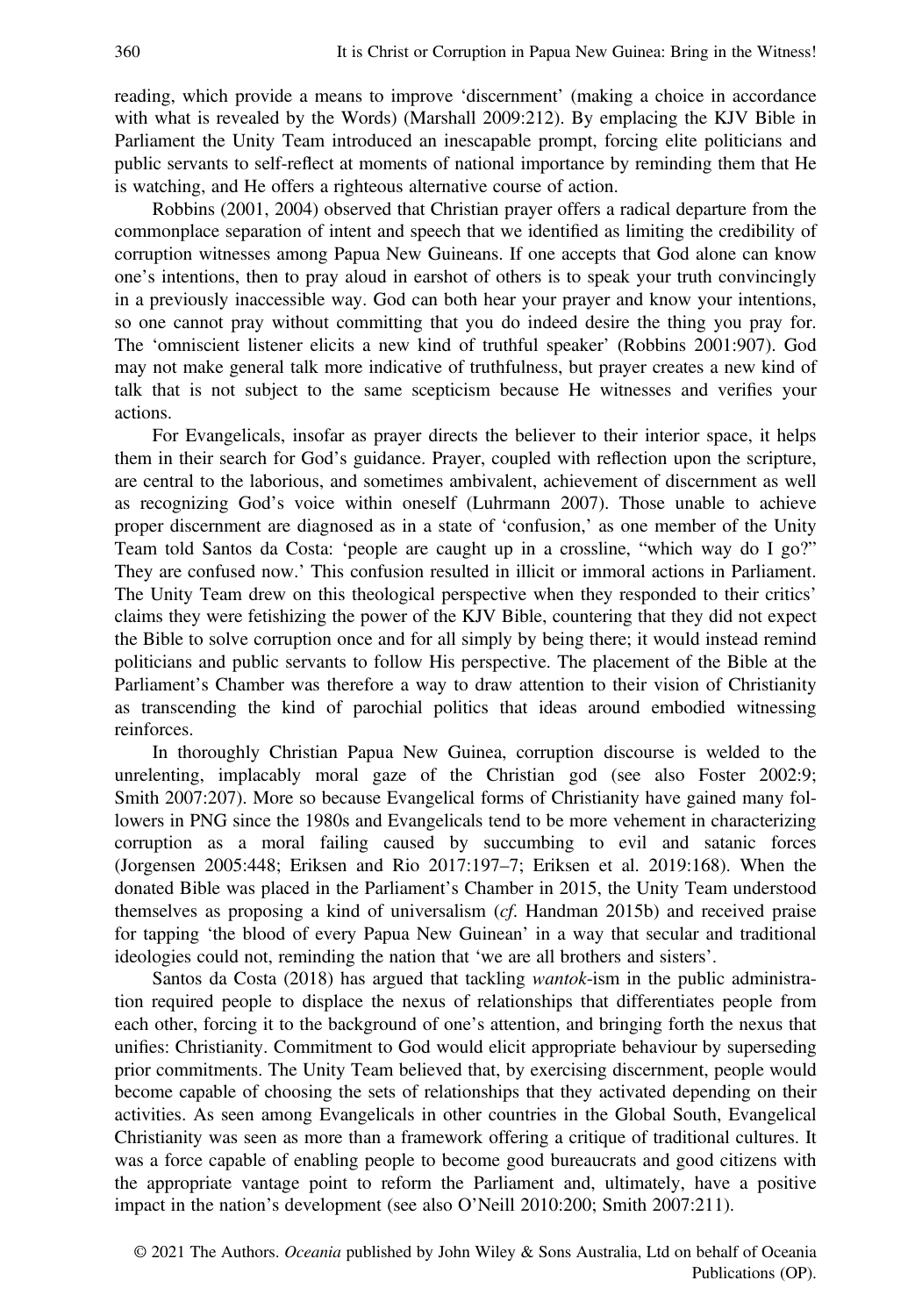When seeking a Papua New Guinean solution to corruption, seen as caused by a sincere need to include embodied witnesses, Christianity therefore lent itself as a potent disembodied witness that scaled up the sense of 'oneness' by encompassing the whole country and framing the relationship between citizens as one of equality before God.

Our final observation re-clothes the transformative potential of the donated Bible within the existing tradition of coercing witnesses through inclusive transaction. When the special Bible was emplaced, apparently instituting God as a disembodied witness guiding all political decision-making, it also took a familiar form. The Parliament's ceremonial acceptance of the KJV Bible as spiritual wealth *given as a gift* cast the missionary Dr Gene Hood as donor, PNG and Papua New Guineans as recipient, and the Christian God as interested witness.

Members of the Unity Team heightened the impact of the Bible *as gift* by highlighting the gift's unexpectedness at every opportunity. They carefully explained that Hood was inadvertently told about Zurenouc's initiative while in Tambul, Western Highlands Province. Intrigued, Hood visited Parliament, whereupon 'something touched' the avid bible collector. According to Hood's son, Hood realized then and there that the KJV Bible he had felt drawn towards, had acquired with great difficulty and subsequently held for 26 years despite never feeling it belonged to him—belonged here. As Bialecki argues (2017:95–96), being surprised by one's own motivations and events are a means through which believers feel the divine will as external, transcending human efforts. The events leading up to the donation of the Bible were retrospectively identified as God's work, with participants unaware of the higher purpose of their actions until completion. The gift was therefore both from the missionary and from God, and as in a great many accounts of gifting in PNG, not all agency was attributed to the donor(s). Unity Team members told Santos da Costa that the Speaker's Program 'prompted' Hood to 'release his possession' and their efficacy in completing the chain of events that culminated in the arrival of the Bible was understood as 'evidence' that God had been watching and approved their initiative.

The KJV Bible had enhanced potential to deliver a prosperous future for Papua New Guinea because it locked all politicians into a specific recognized role as recipients, indebted and therefore forced accordingly, knowing that the Almighty is now an interested party. This historic Bible was already an embodiment of previous devout relationships with God, culminating in its selfless donation (under guidance from Him) by the American missionary to the nation of Papua New Guinea. The Unity Team therefore expected it to act as a uniquely suitable point of departure toward yet other positive social outcomes (see also Haynes 2015).

Battaglia argued that '[t]he gift, as a memory, objectifies the subjective experience of relationship […] it coordinates the different trajectories and perspectives of the donor and the recipient while creating a new point of orientation from which to develop the relationship' (1992:5). For the Unity Team the Word of God embodied in the Bible was expected to elicit growth for Papua New Guinea through the rechannelling of the country's richness to a national purpose instead of seeing its misappropriation due to corruption. Thus, the Unity Team expected the Bible in the Chamber of Parliament to work as a reminder (and what better reminder is there than a debt) to politicians of their commitment to God. By taking the form of a national debt, the Unity Team empowered the KJV Bible to command national attention, transforming and guiding the politicians of PNG in what they considered an appropriate - nationalist - direction.

The Unity Team's initiative—attempting to elevate God as a disembodied witness by appealing to norms of reciprocity—both echoed the coercive efforts of Kewa who folded outside third perspectives into their own terms, and also mobilized the nation and God, thereby upscaling the level of reciprocity. Success, in the Unity Team's eyes, meant forever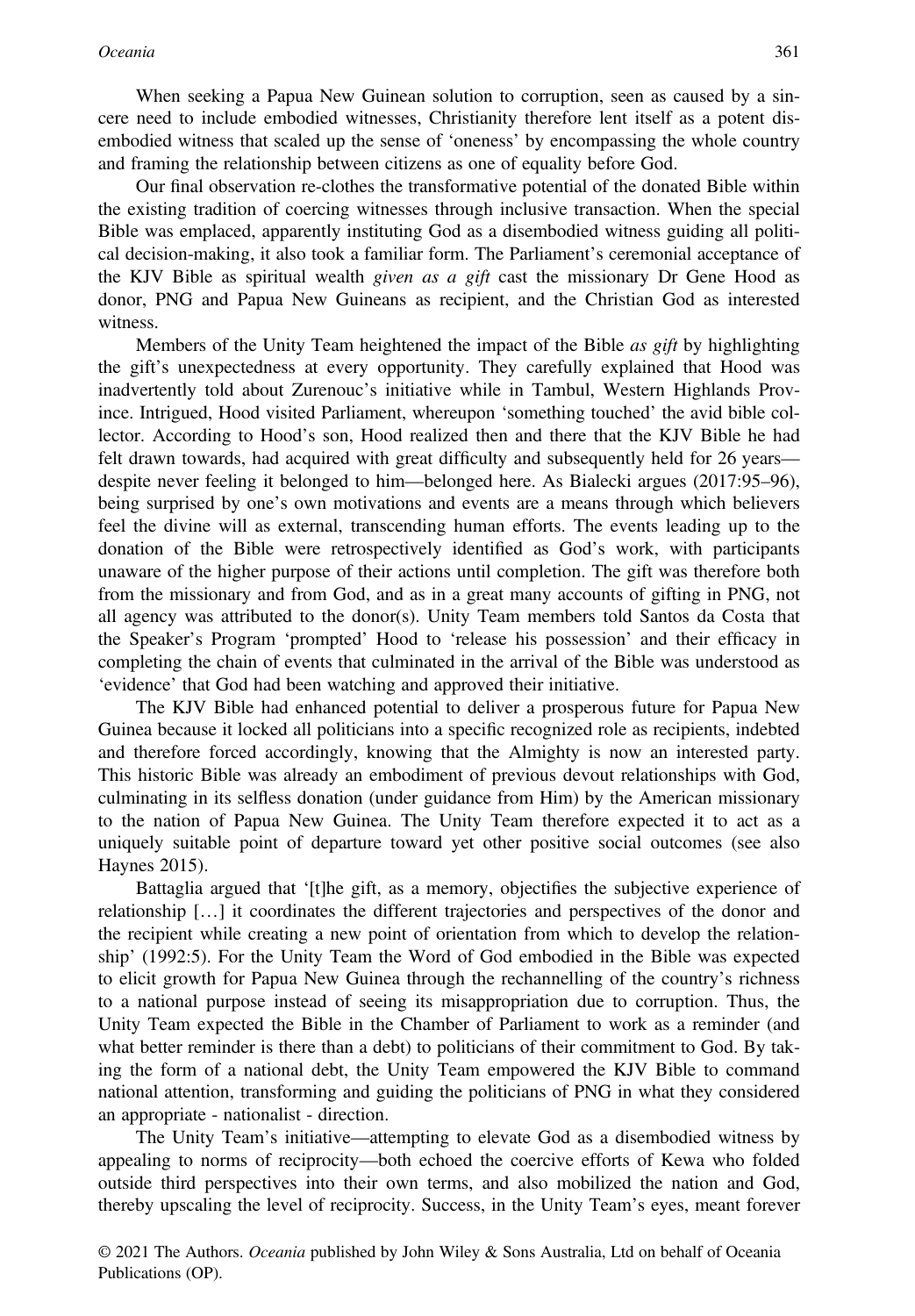enmeshing a disembodied witness as the arbiter of rightful political and bureaucratic action. In its role as gift to the nation, the Bible was imagined as drawing all the observers *(i.e.* the Nation) into becoming equal recipients, and thereby included within a new imagined unity brought forth by an act of gift-witnessing.

#### **CONCLUSION**

Akhil Gupta demonstrated the utility of 'corruption discourses' to anthropology as a leitmotif for the relationship between local level politicking and notions of the state (1995), stimulating an engagement with the meaning, nuance, utility, and ambivalence of corruption and its discourse (Jauregui 2014; Parry 2000). Internationally, corruption as a rationale for political action has proven problematic, and anti-corruption politics has become an empty signifier at best and a dog whistle at worst (Haller and Shore 2005). In their thoroughgoing literature review, Muir and Gupta (2018:6) conclude that ambiguity and inconsistency are a feature of corruption discourse that enables its weaponization, and not merely a bug. We have aimed to add a PNG-centred account to recent anthropological efforts to understand corruption as a self-generating field that feeds upon dysfunctionalist and culturalist understandings (see Smith 2007:224–9).

Whatever people's particular motivations, drawing outsiders into your official transactions can be called corruption, and this is seen as a problem. Potent accusations of corruption draw authority from a witness that exists out of time and across situations. The extent to which this witness can claim impartial legitimacy is heightened in modernist agendas of progress, including in corruption discourse. A solution to the self-perception of corruption was therefore to corral in a witness whose scale matched and exceeded that of the state, the Christian God. When it came, the catalyst was a gift.

This too-graphic commentary by another member of the Unity Team was made in the context of confessing how hard it was to strike a balance between 'looking after' your own relatives or wantoks and the bureaucrat's job of 'looking after everyone'.

The Bible is just a catalyst to activate a force that will cause change for the better in this country because physically, politically, economically speaking, … we will never save this country. This country has been like a woman that has been raped, prostituted for such a long long time, that it has been impossible to rehabilitate to get that human being back into this noble way of life. Physically it might be healed, but mentally, imagine the scars, the trauma, the effects are going to haunt them. That is the kind of effect we are feeling because of corruption, bribing and stealing, nepotism and all that has been going on for forty years.

Anthropologists have noted that Evangelical Christianity offers either a new discursive field or new social forms with which subjects can engage, criticize and recreate their current reality (e.g. Meyer 1998; Robbins 1998). From that vantage point people can 'critique' their 'local culture' (Handman 2015a:244). In this sense, the Unity Team offered yet another instance of Christianity as a form of veridiction (Marshall 2009:145) that distinguishes itself from others available - such as traditional knowledge and western knowledge - in a given social context. Santos da Costa has argued (2021), however, that the Unity Team offers a case of Pentecostalism conferring a positive attachment to the nation (cf. Robbins 1998; Foster 2002:137). Christianity works here not only as a critical tool but as a technology of governance against the background of what the Unity Team defined as the particularistic interests of politicians and bureaucrats. By providing a Christian focal point for the nation,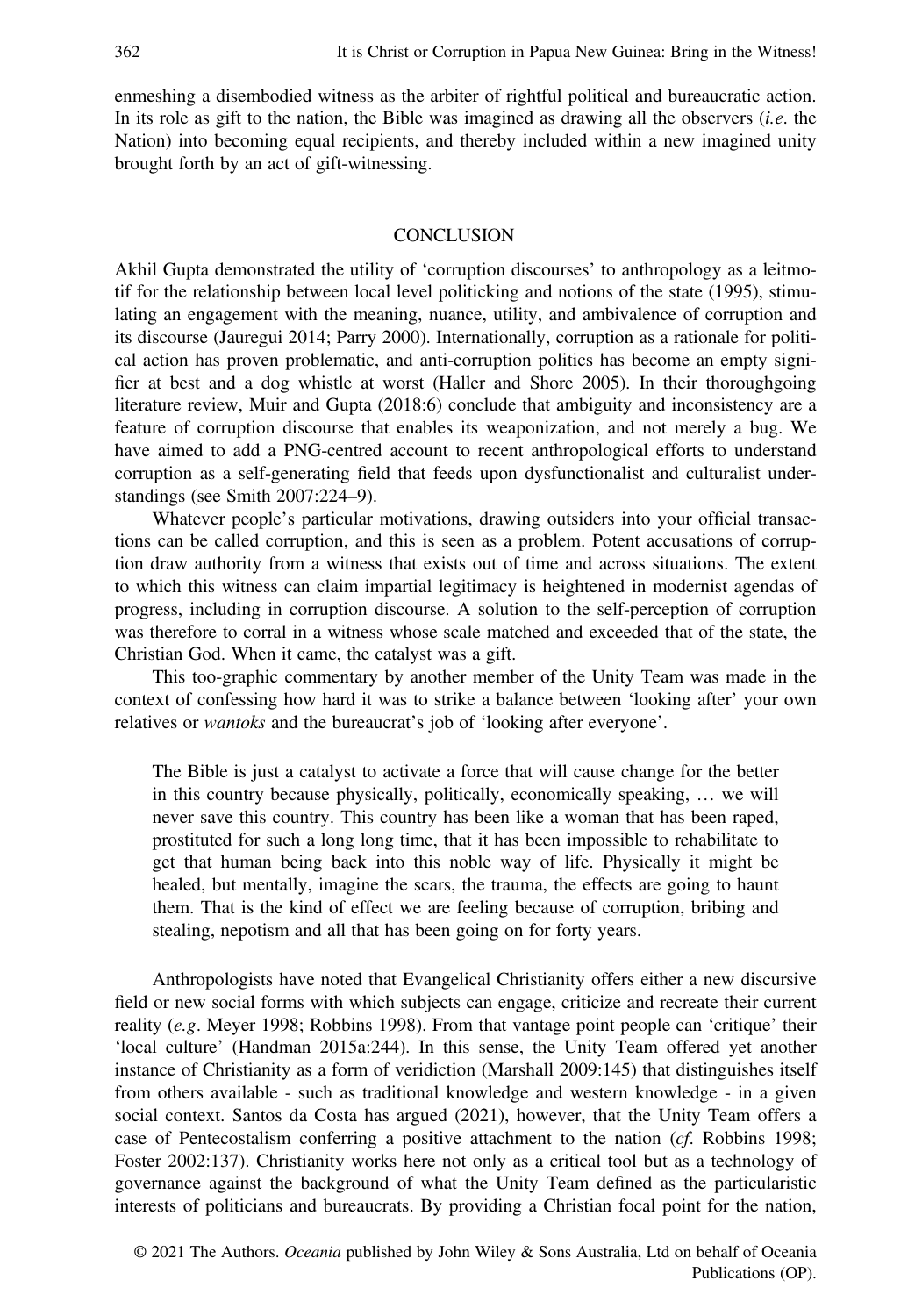the Unity Team hoped to stimulate the rise of selfless, godly, hard-working leaders and citizens that, in their own view, would be capable of transforming themselves and the nation (Marshall 2009:112). They are not alone, there are a great many organizations emphasizing youth that bear the names of their efforts to fulfil this promise: names like the New Generation Party, or Youths Against Corruption Association.

We attempted to problematize the positionality of the observer in PNG corruption discourse by treating it as an ethnographic subject. Occupying that witnessing perspective is a strategic vector in the political machinations that invoke corruption. In PNG the concretization and transcendence of a moral framework was the necessary condition to build a mass anti-corruption movement, and the most potent, ready-made example of a disembodied witnessing perspective that could be mobilized through coercive acts of righteousness was the Christian God. In other words, it is Christ or corruption in Papua New Guinea, so bring in the witness!

#### ACKNOWLEDGEMENTS

Relevant research by Pickles was supported by the British Academy under Grant pf160081, by Trinity College, Cambridge, by the Royal Anthropological Institute through an Emslie Horniman fieldwork grant, and the ESRC under Grant ES/G012814/1. Pickles' contribution was sharpened during the conference *Debt* organised by Holly High, in seminars at Cambridge University, University of Lucerne, Brunel University and the University of East Anglia and by the close reading of Taras Fedirko. Thanks also to C.N.-C. Research by Santos da Costa was supported by the International Balzan Foundation, as part of the 2018 Balzan Prize in Social Anthropology awarded to Professor Dame Marilyn Strathern. Santos da Costa's contribution has benefited from discussions with Steffen Dalsgaard. She is especially grateful to the public servants working at the PNG Parliament for supporting her research.

#### ENDNOTES

- 1. The Evangelical missionary in question is Dr Gene Hood. Dr Hood was a pastor of the Independent Nazarene Church of Beech Grove for most his life and founded the Independent Nazarene Church in New Palestine (Indiana) in 2014. He was the owner of various radio towers, stations and programs and his missionary work was mostly aimed at the Global South.
- 2. This vignette has been fictionalized and selectively decontextualized to protect Pickles's confidants.<br>
Rio reveals an analogous interest in the nower of 'third perspectives' on Ambrym Island in
- 3. Rio reveals an analogous interest in the power of 'third perspectives' on Ambrym Island in Vanuatu (Rio 2007:55, 213), but for practical purposes we confine our interest to Papua New Guinea.

#### REFERENCES

- AYIUS, A. 2007. An overview. In A. AYIUS and R.J. MAY (eds), Corruption in Papua New Guinea: Towards an Understanding of Issues. Port Moresby, Papua New Guinea: National Research Institute, pp. 5–8.
- AYIUS, A. and R.J. MAY (eds) 2007. Corruption in Papua New Guinea: Towards an Understanding of Issues. Port Moresby, Papua New Guinea: National Research Institute.
- BAINTON, N. and D. MCDOUGALL. 2021. Unequal lives in the western Pacific. In N. BAINTON, D. MCDOUGALL, K. ALEXEYEFF, and J. COX (eds), Unequal Lives: Gender, Race and Class in the Western Pacific. Canberra, Australia: ANU Press, pp. 1–46.
- BARTH, F. 1975. Ritual and Knowledge Among the Baktaman of New Guinea. Oslo, Norway: Universitetsforlaget.
- BATTAGLIA, D. 1992. The body in the gift: Memory and forgetting in Sabarl mortuary exchange. American Ethnologist 19(1): 3–18.
- BIALECKI, J. 2017. A Diagram for Fire: Miracles and Variation in an American Charismatic Movement. Oakland, CA, USA: University of California Press.
- COLLINS, P.D. 2012. Introduction to the special issue: The global anti-corruption discourse—Towards integrity management? Public Administration and Development 32(1): 1–10.
- COX, J. 2021. Inequalities of aspiration: Class, cargo and the moral economy of development in Papua New Guinea. In N. BAINTON, D. MCDOUGALL, K. ALEXEYEFF, and J. COX (eds), Unequal

© 2021 The Authors. Oceania published by John Wiley & Sons Australia, Ltd on behalf of Oceania Publications (OP).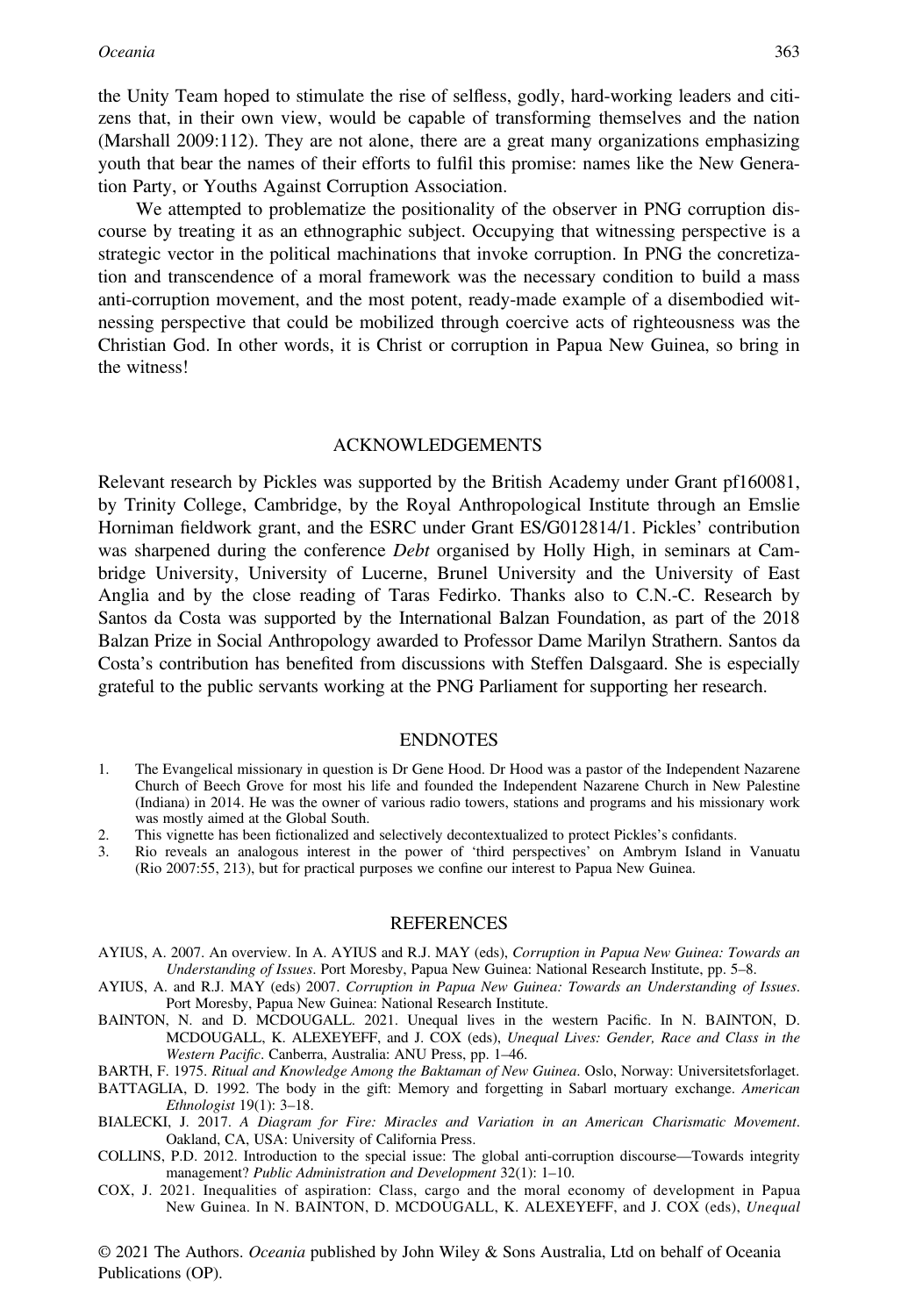Lives: Gender, Race and Class in the Western Pacific. Canberra, Australia: ANU Press, pp. 237–266.

- DEMIAN, M. 2015. Dislocating custom. Political and Legal Anthropology Review 38(1): 91–107.
- DOBRIN, L.M. and A. GOLUB. 2020. The legacy of Bernard Narokobi and the Melanesian way. The Journal of Pacific History 55(2): 149–164.
- DONIGI, P. 2007. Appropriate information for combating corruption. In A. AYIUS and R.J. MAY (eds), Corruption in Papua New Guinea: Towards an Understanding of Issues. Port Moresby, Papua New Guinea: National Research Institute, pp. 44–47.
- ELAPA, J. 2013. Anger at Removal of Cultural Symbols. The National, November 28, 2013. Available at: [https://](https://www.thenational.com.pg/anger-at-removal-of-cultural-symbols/) [www.thenational.com.pg/anger-at-removal-of-cultural-symbols/.](https://www.thenational.com.pg/anger-at-removal-of-cultural-symbols/) Accessed 14 April 2021.
- ERIKSEN, A. and K.M. RIO. 2017. Demons, devils, and witches in Pentecostal Port Vila: On changing cosmologies of evil in Melanesia. In K. RIO, M. MACCARTHY, and R. BLANES (eds), Pentecostalism and Witchcraft: Spiritual Warfare in Africa and Melanesia. Cham, Switzerland: Springer Nature, pp. 189–210.
- ERIKSEN, A., R. BLANES, and M. MACCARTHY 2019. Going to Pentecost: An Experimental Approach to Studies in Pentecostalism. Oxford, UK and New York, NY, USA: Berghahn.
- EVES, R. and N. HALEY. 2014. Ungodly images and idols: Debating national identity in the national parliament. In Purging Parliament: A New Christian Politics in Papua New Guinea? State, Society and Governance in Melanesia Discussion Paper 2014/1. Canberra, Australia: The Australian National University.
- EVES, R., N. HALEY, R.J. MAY et al. 2014. Purging Parliament: A New Christian Politics in Papua New Guinea? State, Society and Governance in Melanesia Discussion Paper 2014/1. Canberra, Australia: The Australian National University.
- FOSTER, R.J. 2002. Materializing the Nation: Commodities, Consumption and Media in Papua New Guinea. Bloomington, IN, USA: Indiana University Press.
- FRAENKEL, J. 2011. The atrophied state: A supply-side perspective on politician "slush funds" in Western Melanesia. In R. DUNCAN (ed), The Political Economy of Economic Reform in the Pacific. Manila, Philippines: Asian Development Bank, pp. 298–311.
- GELU, A. 2007. Definitions of corruption. In A. AYIUS and R.J. MAY (eds), Corruption in Papua New Guinea: Towards an Understanding of Issues. Port Moresby, Papua New Guinea: National Research Institute, pp. 9–17.
- GOLUB, A. 2014. Leviathans at the Gold Mine: Creating Indigenous and Corporate Actors in Papua New Guinea. Durham, NC, USA: Duke University Press.
- GUPTA, A. 1995. Blurred boundaries: The discourse of corruption, the culture of politics, and the imagined state. American Ethnologist 22(2): 375–402.
- HALLER, D. and C. SHORE. 2005. Introduction Sharp practice: Anthropology and the study of corruption. In D. HALLER and C. SHORE (eds), Corruption: Anthropological Perspectives. London, UK: Pluto Press, pp. 1–28.
- HANDMAN, C. 2015a. Critical Christianity: Translation and Denominational Conflict in Papua New Guinea. Berkeley, CA, USA: University of California Press.
- ———. 2015b. The irreducible materiality of 'unity': Christian-Israelite critiques in Papua New Guinea politics. Paper presented at the Society for the Anthropology of Religion Biannual Conference, San Diego, CA, April 19.
- HAYNES, N. 2015. 'Zambia shall be saved!': Prosperity gospel politics in a self-proclaimed Christian nation. Nova Religio: The Journal of Alternative and Emergent Religions 19(1): 5–24.
- HIGGINS, W. 2015. Preacher's Rare Bible Stirs Hearts, Controversy. USA Today, May 5, 2015. Available at: <https://www.usatoday.com/story/news/nation/2015/05/05/gene-hood-bible-papua-new-guinea/26944301/>. Accessed 14 April 2021.
- HILL, B. 2013. Evangelicals Fuel Desecration of PNG Artefacts. Pacific Beat, Australian Broadcasting Corporation News, December 6, 2013. Available at: [https://www.abc.net.au/news/2013-12-06/](https://www.abc.net.au/news/2013-12-06/evangelicals-fuel-desecration-of-png-artefacts/5141922) [evangelicals-fuel-desecration-of-png-artefacts/5141922.](https://www.abc.net.au/news/2013-12-06/evangelicals-fuel-desecration-of-png-artefacts/5141922) Accessed 14 April 2021.
- HILL, J. 2007. Beyond the other? A postcolonial critique of the failed state thesis. African Identities 3(2): 139–154.
- JAUREGUI, B. 2014. Provisional agency in India: Jugaad and legitimation of corruption. American Ethnologist 41(1): 76–91.
- JORGENSEN, D. 2005. Third wave evangelism and the politics of the global in Papua New Guinea: Spiritual warfare and the recreation of place in Telefolmin. Oceania 75(4): 444–461.
- KAMU, M. 2015. The Strange and Mysterious Case of the Donated King James I Bible to Papua New Guinea, April 23, 2015. Available at: [http://www.pngblogs.com/2015/04/the-strange-and-mysterious-case-of.](http://www.pngblogs.com/2015/04/the-strange-and-mysterious-case-of.html) [html](http://www.pngblogs.com/2015/04/the-strange-and-mysterious-case-of.html). Accessed 14 April 2021.
- KANAMON, R. 2015. 400-YEAR-OLD Bible to Tour City. The National, September 10, 2015. Available at: <https://www.thenational.com.pg/400-year-old-bible-to-tour-city/>. Accessed 10 July 2021.
- KATZAROVA, E. 2019. The Social Construction of Global Corruption: From Utopia to Neoliberalism. Cham, Switzerland: Palgrave Macmillan.
- KETAN, J. 2004. The Name Must Not Go Down: Political Competition and State-Society Relations in Mount Hagen, Papua New Guinea. Suva, Fiji: Institute of Pacific Studies.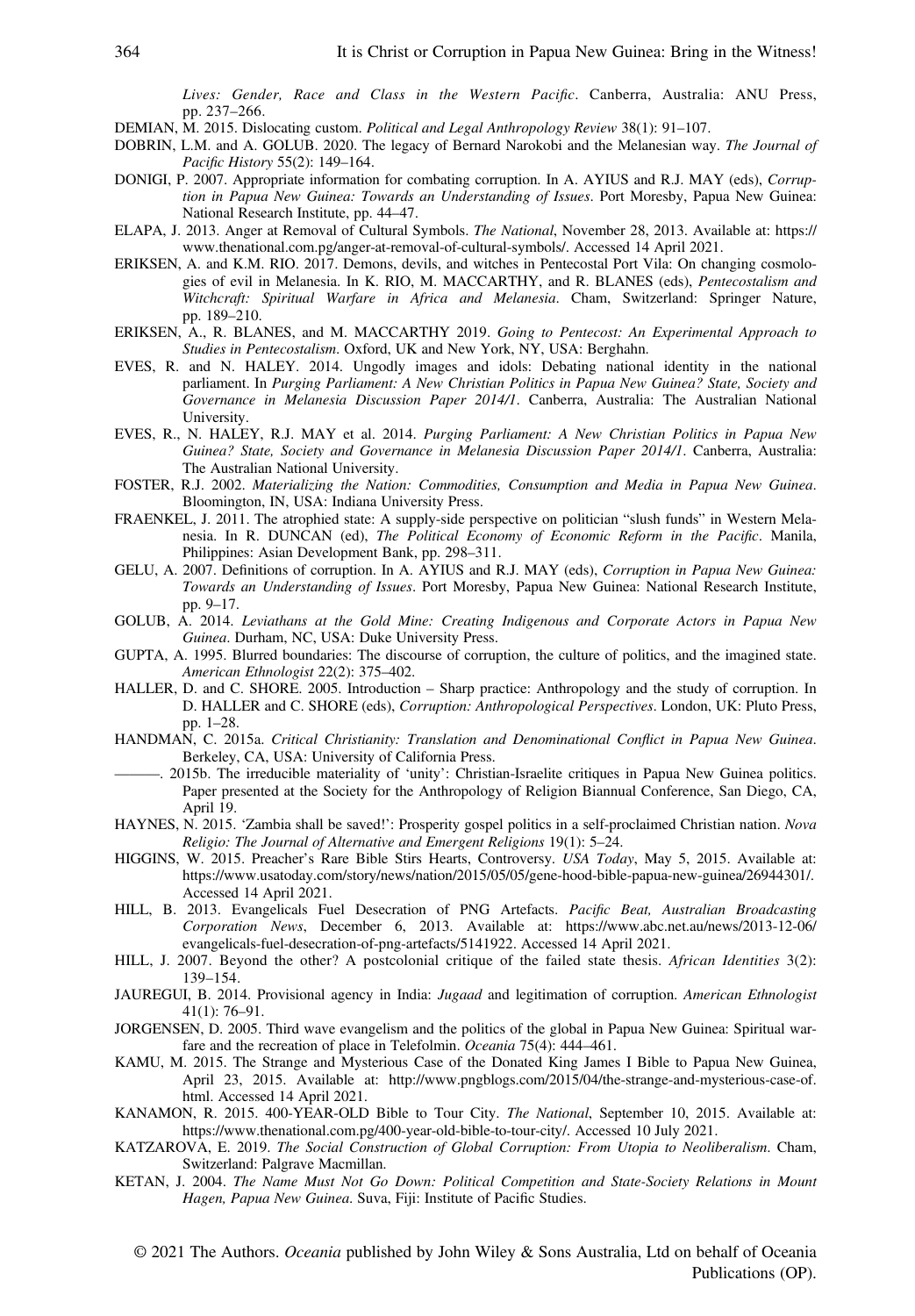- KOMBAKO, D. 2007. Corruption because of cultural and social idiosyncrasies in a developing society. In A. AYIUS and R.J. MAY (eds), Corruption in Papua New Guinea: Towards an Understanding of Issues. Port Moresby, Papua New Guinea: National Research Institute, pp. 26–35.
- KULICK, D. 1992. Language Shift and Cultural Reproduction: Socialization, Self, and Syncretism in a Papua New Guinea Village. New York, NY, USA: Cambridge University Press.
- LAWSON, S. 2010. Postcolonialism, neo-colonialism and the "Pacific way": A critique of (un) critical approaches. In State, Society and Governance in Melanesia Program Discussion Paper 2010/4. Canberra, Australia: The Australian National University.
- LEROY, J.D. 1979. The ceremonial pig kill of the south Kewa. Oceania 49(3): 179–209.
- LUHRMANN, T. 2007. How do you learn to know that it is God who speaks? In D. BERLINER and R. SARRÓ (eds), Learning Religion: Anthropological Approaches. New York, NY, USA: Berghahn Books, pp. 83–103.
- MACINTYRE, M. 2011. Money changes everything: Papua New Guinean women in the modern economy. In M. PATTERSON and M. MACINTYRE (eds), Managing Modernity in the Western Pacific. Oueensland, Australia: University of Queensland Press, pp. 90–120.
- MANNING, M. and S. WINDYBANK. 2003. Papua New Guinea on the brink. Issue Analysis 30: 1–16.
- MARSHALL, R. 2009. Political Spiritualities: The Pentecostal Revolution in Nigeria. Chicago, IL, USA: University of Chicago Press.
- MARTIN, K. 2013. The Death of the Big Men and the Rise of the Big Shots: Custom and Conflict in East New Britain. New York, NY, USA: Berghahn Books.
- MAY, R.J. 2004. State and Society in Papua New Guinea: The First Twenty-Five Years. Adelaide, Australia: Crawford House Publishing.
- ———. 2007. Formulating a research strategy. In A. AYIUS and R.J. MAY (eds), Corruption in Papua New Guinea: Towards an Understanding of Issues. Port Moresby, Papua New Guinea: National Research Institute, pp. 60–63.
- MEYER, B. 1998. 'Make a complete break with the past': Memory and post-colonial modernity in Ghanaian Pentecostalist discourse. Journal of Religion in Africa 27(3): 316–349.
- MUIR, S. and A. GUPTA. 2018. Rethinking the anthropology of corruption: An introduction to supplement 18. Current Anthropology 59(S18): S4–S15.
- NADEL, T. 1986. The View From Nowhere. Oxford, UK: Oxford University Press.
- NANAU, G.L. 2011. The Wantok system as a socio-economic and political network in Melanesia. OMNES: The Journal of Multicultural Society 2(1): 31–55.
- NAROKOBI, B. 1980. The Melanesian Way. Port Moresby, Papua New Guinea: Institute of Papua New Guinea Studies.
- NYE, J.S. 1967. Corruption and political development: A cost-benefit analysis. American Political Science Review 61(2): 417–427.
- OKOLE, H. 2002. Institutional decay in a Melanesian parliamentary democracy: Papua New Guinea. Development Bulletin 60: 37–40.
- OKOLE, H., B. NAROKOBI, and O. CLEMENTS 2003. Strengthening a Parliamentary Democracy for the 21st Century. Legislative Needs Assessment Report. Port Moresby, Papua New Guinea: National Parliament of Papua New Guinea.
- O'NEILL, K. 2010. City of God: Christian Citizenship in Post-War Guatemala. Berkeley, CA, USA: University of California Press.
- PARRY, J. 2000. The 'crisis of corruption' and 'the idea of India'. In I. PARDO (ed), Morals of Legitimacy: Between Agency and System. New York, NY, USA: Berghahn, pp. 27–56.
- PICKLES, A.J. 2013. Pocket calculator: A humdrum 'Obviator' in Papua New Guinea? Journal of the Royal Anthropological Institute 19(3): 510–526.
- -. 2019. Money Games: Gambling in a Papua New Guinea Town. New York, NY, USA: Berghahn Books.
- -. 2020. Transfers: A deductive approach to gifts, gambles, and economy at large. Current Anthropology 61(1): 11–29.
- ———. 2021. The escalation of gambling in Papua New Guinea, 1936 to 1971: Notable absence to national obsession. History and Anthropology 32(1): 32–46.
- PNG EXPOSED. 2015. The Embarrassing Tale of the King James Bible Present to PNG: Fraud, Corruption, Hypocrisy, Cargo Cultism, and Amusement, May 8, 2015. Available at: [https://pngexposed.wordpress.](https://pngexposed.wordpress.com/2015/05/08/the-embarrassing-tale-of-the-king-james-bible-present-to-png-fraud-corruption-hypocrisy-cargo-cultism-and-amusement/) [com/2015/05/08/the-embarrassing-tale-of-the-king-james-bible-present-to-png-fraud-corruption-hypocrisy](https://pngexposed.wordpress.com/2015/05/08/the-embarrassing-tale-of-the-king-james-bible-present-to-png-fraud-corruption-hypocrisy-cargo-cultism-and-amusement/)[cargo-cultism-and-amusement/](https://pngexposed.wordpress.com/2015/05/08/the-embarrassing-tale-of-the-king-james-bible-present-to-png-fraud-corruption-hypocrisy-cargo-cultism-and-amusement/). Accessed 14 April 2021.
- POKITON, S. 2015. House Accepts 404-Year Bible as National Treasure, July 30, 2015. Available at: [https://](https://www.looppng.com/content/house-accepts-404-year-bible-national-treasure) [www.looppng.com/content/house-accepts-404-year-bible-national-treasure](https://www.looppng.com/content/house-accepts-404-year-bible-national-treasure). Accessed July 10 2021.
- RIO, K.M. 2007. The Power of Perspective: Social Ontology and Agency on Ambrym Island, Vanuatu. New York, NY, USA: Berghahn Books.
- RIO, K.M., M. MACCARTHY, and R. BLANES. 2017. Introduction to Pentecostal witchcraft and spiritual politics in Africa and Melanesia. In R. KNUT, M. MACCARTHY, and R. BLANES (eds), Pentecostalism and Witchcraft: Spiritual Warfare in Africa and Melanesia. Cham, Switzerland: Springer Nature, pp. 1–36.
- ROBBINS, J. 1998. On reading 'world news': Apocalyptic narrative, negative nationalism and transnational Christianity in a Papua New Guinea society. Social Analysis 42(2): 103–130.

© 2021 The Authors. Oceania published by John Wiley & Sons Australia, Ltd on behalf of Oceania Publications (OP).